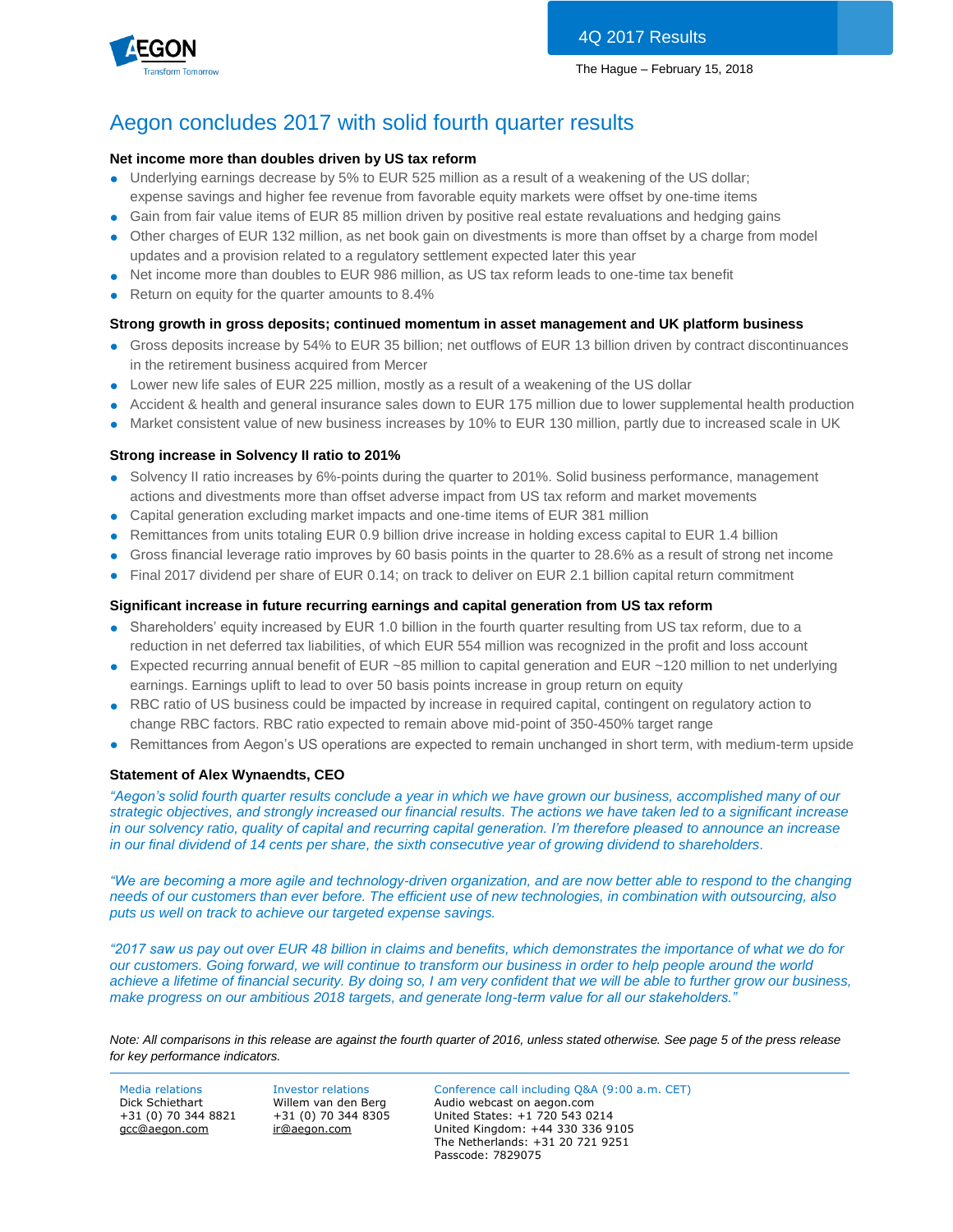



# Strategic highlights

- **Aegon announces significant step to capture greater operational efficiencies in the US**
- Aegon divests additional block of US run-off businesses to SCOR
- **Creation of European asset management organization to lead to efficiencies and operational agility**
- **Global employee engagement survey results show commitment to become industry's preferred employer**

#### **Aegon's strategy**

Aegon's purpose – to help people achieve a lifetime of financial security – forms the basis of the company's strategy. The central focus of the strategy is to further transform Aegon from a product-based to a customer needs-driven company. This means serving diverse and evolving needs across the customer life cycle; being a trusted partner for financial solutions that are relevant, simple, rewarding, and convenient; and developing long-term customer relationships by providing guidance and advice, and identifying additional financial security needs at every stage of customers' lives.

Aegon is focused on reducing complexity, eliminating duplication, improving accuracy, and increasing automation in order to realize cost efficiencies, allowing investments in its transformation to a digitally enabled, customer-centric company. Furthermore, the company is focused on driving scale and establishing strong positions in its current markets, and adhering to strict standards to ensure the efficient use of capital by all of its businesses. There are four key strategic objectives – Optimized portfolio, Operational excellence, Customer loyalty, and Empowered employees – embedded in all Aegon businesses that enable the company to execute its strategy.

#### **Optimized portfolio**

On December 28, 2017, Aegon announced the divestment of a block of life reinsurance business to SCOR and to dissolve a related captive insurance company. Under the terms of the agreement, Aegon's Transamerica life subsidiaries will reinsure approximately USD 750 million of liabilities to SCOR. The transaction covers approximately half of the life reinsurance business that Transamerica retained after having divested the vast majority of its life reinsurance business to SCOR in 2011. The transaction had a one-time benefit of USD 79 million on Transamerica's capital position and will have a slight positive effect on recurring capital generation. The divestment resulted in a pre-tax IFRS loss of USD 119 million reported in Other charges. Transamerica dissolved a related captive insurance company in place to finance redundant reserves, and redeemed USD 475 million of operational leverage supporting that captive.

Aegon announced that its US subsidiary, Transamerica, entered into an agreement on January 11, 2018, with Tata Consultancy Services (TCS) to administer the company's US insurance and annuity business lines. The partnership will enable Transamerica to accelerate the enhancement of its digital capabilities and the modernization of its platforms to serve its customers in all lines of business. TCS will administer over 10 million of Transamerica's life insurance, annuity, supplemental health insurance and workplace voluntary benefits policies. The agreement, which is expected to be completed by the second quarter of 2018, will initially lead to annual run-rate expense savings for Aegon of approximately USD 70 million, growing to USD 100 million over time. The majority of the expense savings are expected to benefit underlying earnings.

#### **Operational excellence**

On January 1, 2018, Aegon Asset Management began operating under two regions: the US and Europe, in which the asset management activities in the Netherlands and the United Kingdom have been consolidated under a single leadership team. This will enable Aegon to achieve greater operational scalability, ensure best practices are better shared across regions, and reduce costs by removing duplication across the European region. This will lead to more efficiencies and further optimize operational agility.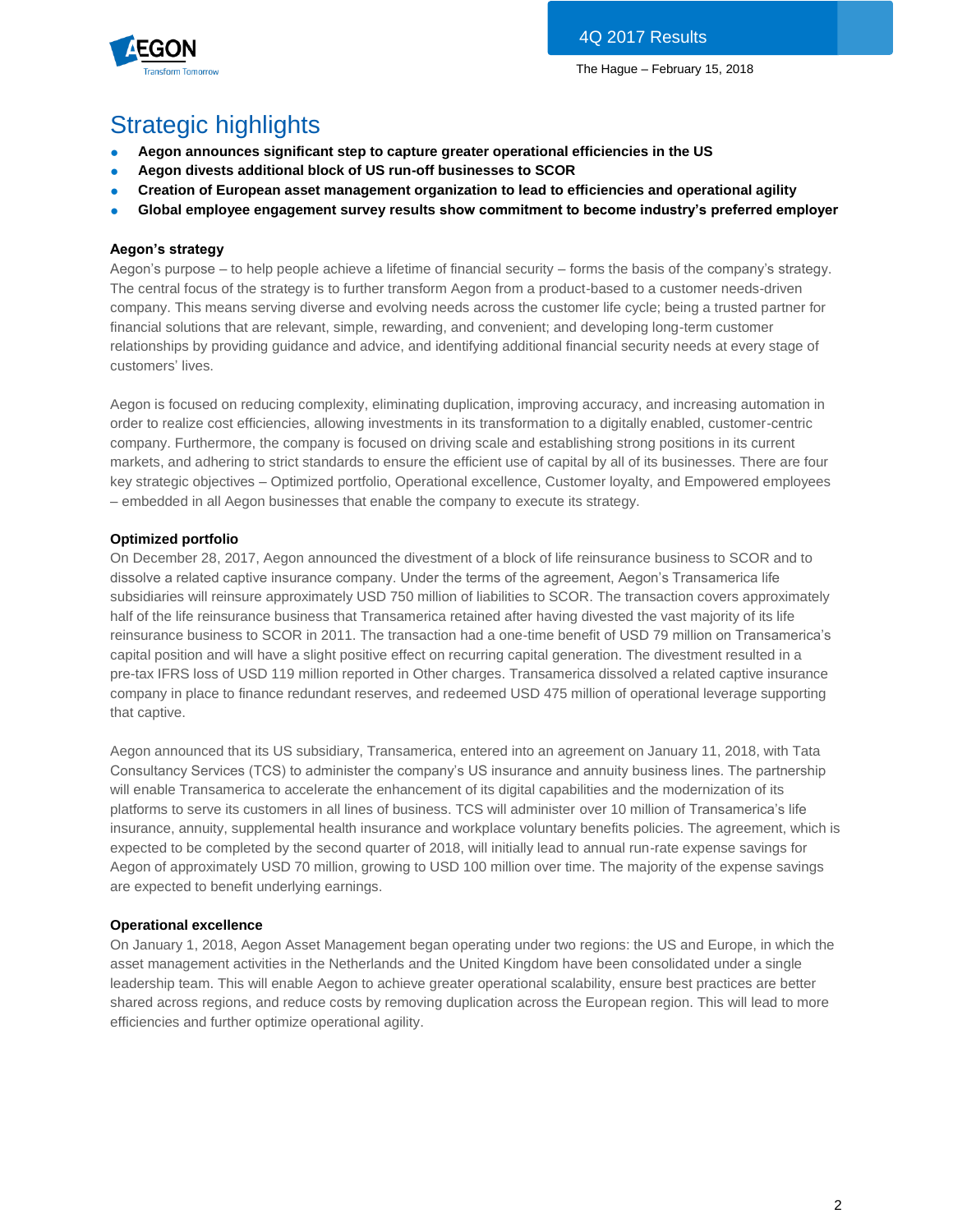

On January 2, 2018, Aegon Asset Management announced the launch of the first of its kind affordable housing debt fund in the United States. The US affordable housing debt fund of USD 100 million was fully subscribed, and is expected to finance 32 loans across 13 states. The debt fund provides debt capital to affordable housing developments that receive Low Income Housing Tax Credits (LIHTC). The LIHTC program is one of the most successful federal housing programs in the US with over 2.8 million homes developed since inception. Aegon will provide ongoing fund oversight, loan servicing and asset management services for the life of the debt fund. Aegon currently manages more than USD 4 billion of tax credit equity investments and over USD 11 billion of commercial mortgage loans for its clients.

#### **Customer loyalty**

In the United States, Aegon announced a new Wealth + Health brand identity focused on helping customers improve their overall well-being by effectively managing both their wealth and their health. The company's objective is to offer simple, sound, and holistic guidance that will help people improve the overall quality of their lives. Aegon has developed numerous resources to help customers and financial professionals understand how wealth and health are connected. On Transamerica's redesigned website, people can access research, education and guidance to learn more about how wealth and health come together. These materials underscore that financial security and physical health are not only inherently interconnected, but they are two of the most important components toward living a long, meaningful life.

The Aegon Center for Longevity and Retirement (ACLR) conducted its first international survey on retirement aspirations and planning among the LGBT community. The survey concluded that LGBT people are more likely to lead solo lifestyles throughout adulthood, and this is reflected in their views as to how they will spend their retirement. Furthermore, some LGBT workers still face open and subtle discrimination that denies them the same opportunities in the workplace as their heterosexual colleagues. Aegon discussed the key findings from the report at the High-Level Conference on Policies for Equal Ageing: A Life-Course Approach jointly organized by the Organization for Economic Cooperation and Development (OECD) and the Government of Slovenia on January 25, 2018.

#### **Empowered employees**

Results from Aegon's seventh annual global employee survey showed improvement in overall engagement, which increased by 2 points to 65 out of a maximum 100 points in 2017. The survey was completed by over 80% of all Aegon employees worldwide. This improvement in engagement demonstrates Aegon's ongoing work to become the most preferred employer in the sector, which is enabling Aegon to attract and develop the talent required to best serve the needs of its customers. Progress has also been made in terms of implementing Aegon's FutureFit strategy. The results for Customer Centricity have, for instance, increased to 74 points, demonstrating how Aegon is successfully focusing on putting customers at the heart of all that they do.

In 2017, Aegon's employees in the United States contributed to their local United Way chapters as part of the annual campaign to raise money for this charity. This year, Aegon's employees raised more than USD 1.5 million in total, and these funds are being used to provide people in need throughout the United States with effective health care, educational support and financial stability resources. Additionally, Aegon's employees raised USD 200,000 to help those affected by hurricanes Harvey, Irma and Maria. The donations are on top of the many volunteer hours donated by Aegon employees across the globe to help those in need.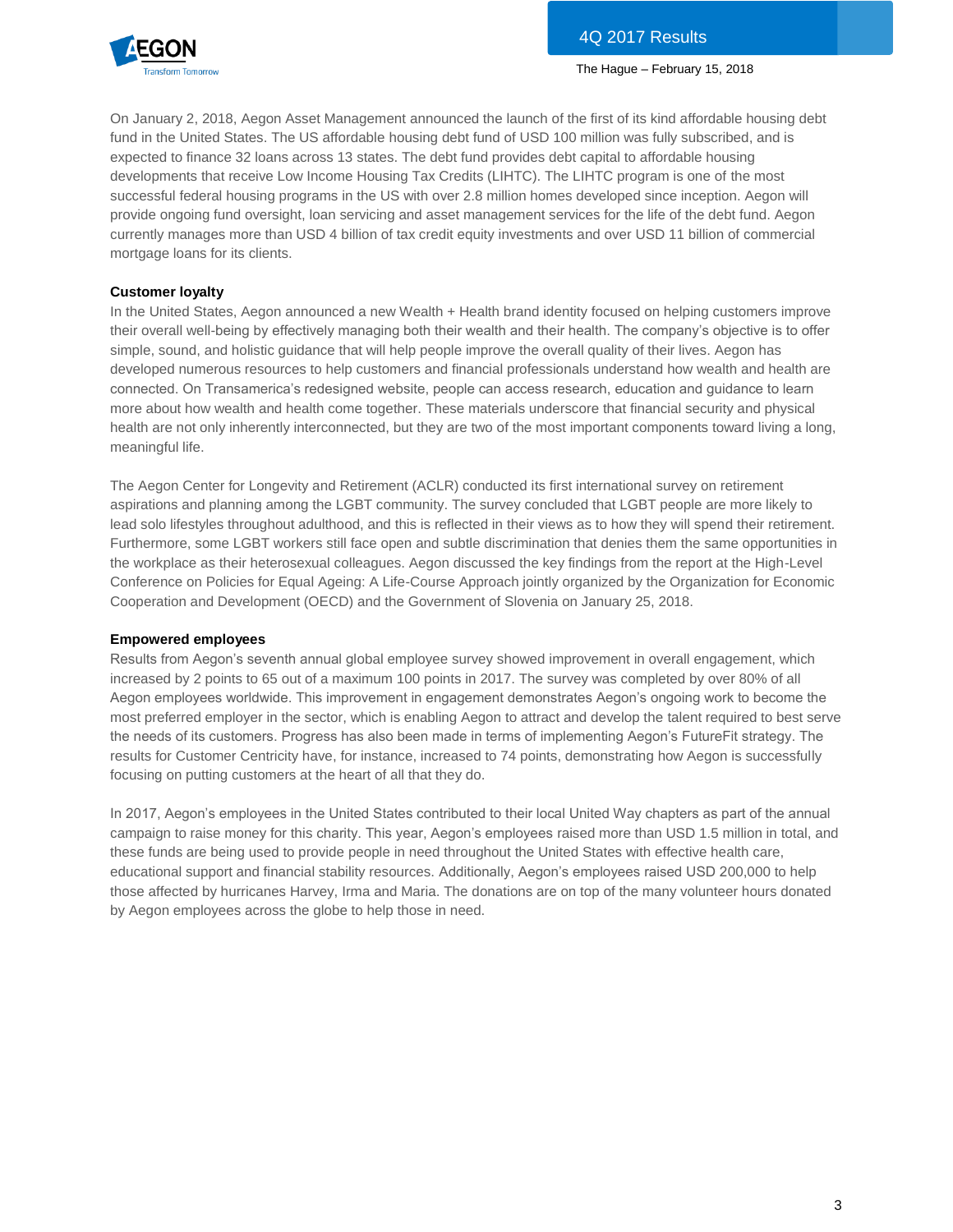

# **Financial overview**

| <b>EUR</b> millions<br>Notes                         | 4Q 2017                      | 4Q 2016      | $\frac{0}{0}$ | 3Q 2017        | $\frac{0}{0}$    | FY 2017   | FY 2016 | $\frac{0}{0}$    |
|------------------------------------------------------|------------------------------|--------------|---------------|----------------|------------------|-----------|---------|------------------|
| Underlying earnings before tax                       |                              |              |               |                |                  |           |         |                  |
| Americas                                             | 352                          | 388          | (9)           | 376            | (6)              | 1,381     | 1,249   | $11\,$           |
| Europe                                               | 167                          | 174          | (4)           | 177            | (6)              | 707       | 655     | 8                |
| Asia                                                 | 12                           | 13           | (11)          | 14             | (18)             | 49        | 21      | 131              |
| Asset Management                                     | 37                           | 35           | 5             | 30             | 21               | 136       | 149     | (9)              |
| Holding and other                                    | (42)                         | (57)         | 26            | (41)           | (2)              | (170)     | (162)   | (5)              |
| Underlying earnings before tax                       | 525                          | 554          | (5)           | 556            | (6)              | 2,103     | 1,913   | 10               |
|                                                      |                              |              |               |                |                  |           |         |                  |
| Fair value items                                     | 85                           | (13)         | n.m.          | 159            | (46)             |           | (645)   | 100              |
| Realized gains / (losses) on investments             | 91                           | 36           | 157           | 135            | (32)             | 413       | 340     | 21               |
| Net impairments                                      | (35)                         | (1)          | n.m.          | $\overline{4}$ | n.m.             | (39)      | (54)    | 28               |
| Other income / (charges)                             | (132)                        | (38)         | n.m.          | (233)          | 43               | (68)      | (771)   | 91               |
| Run-off businesses                                   | (8)                          | (1)          | n.m.          | (3)            | (191)            | 30        | 54      | (45)             |
| Income before tax                                    | 526                          | 536          | (2)           | 618            | (15)             | 2,437     | 836     | 192              |
| Income tax                                           | 460                          | (66)         | n.m.          | (149)          | n.m.             | (76)      | (250)   | 69               |
| Net income / (loss)                                  | 986                          | 470          | 110           | 469            | 110              | 2,361     | 586     | n.m.             |
| Net underlying earnings                              | 392                          | 471          | (17)          | 412            | (5)              | 1,543     | 1,483   | $\boldsymbol{4}$ |
|                                                      |                              |              |               |                |                  | 6,309     |         |                  |
| Commissions and expenses                             | 1,560<br>984<br>$\mathbf{Q}$ | 1,726<br>978 | (D)           | 1,435<br>909   | $\boldsymbol{9}$ |           | 6,696   | (6)              |
| of which operating expenses                          |                              |              | $\mathbf{1}$  |                | 8                | 3,878     | 3,764   | $\mathbf{3}$     |
| Gross deposits (on and off balance)                  | 10                           |              |               |                |                  |           |         |                  |
| Americas                                             | 8,358                        | 8,769        | (5)           | 8,062          | $\boldsymbol{4}$ | 38,543    | 40,881  | (6)              |
| Europe                                               | 12,650                       | 3,474        | n.m.          | 9,604          | 32               | 44,316    | 12,773  | n.m.             |
| Asia                                                 | 46                           | 54           | (15)          | 54             | (15)             | 222       | 304     | (27)             |
| Asset Management                                     | 13,863                       | 10,326       | 34            | 22,971         | (40)             | 61,332    | 46,366  | 32               |
| <b>Total gross deposits</b>                          | 34,917                       | 22,625       | 54            | 40,691         | (14)             | 144,412   | 100,325 | 44               |
| Net deposits (on and off balance)                    | 10                           |              |               |                |                  |           |         |                  |
| Americas                                             | (15, 326)                    | (2,073)      | n.m.          | (11, 929)      | (28)             | (29, 713) | (1,015) | n.m.             |
| Europe                                               | 2,213                        | 411          | n.m.          | 1,033          | 114              | 5,921     | 1,260   | n.m.             |
| Asia                                                 | 9                            | 51           | (83)          | 35             | (75)             | 129       | 259     | (50)             |
| Asset Management                                     | 316                          | (1,702)      | n.m.          | 10,365         | (97)             | 6,913     | 2,964   | 133              |
| Total net deposits excluding run-off businesses      | (12,788)                     | (3,313)      | n.m.          | (496)          | n.m.             | (16,750)  | 3,468   | n.m.             |
| Run-off businesses                                   | (31)                         | (179)        | 82            | (66)           | 52               | (338)     | (759)   | 55               |
| Total net deposits / (outflows)                      | (12, 820)                    | (3, 492)     | n.m.          | (563)          | n.m.             | (17,088)  | 2,709   | n.m.             |
|                                                      |                              |              |               |                |                  |           |         |                  |
| <b>New life sales</b>                                |                              |              |               |                |                  |           |         |                  |
| Life single premiums                                 | 560                          | 476          | $\mathcal{B}$ | 329            | 70               | 1,764     | 2,054   | (14)             |
| Life recurring premiums annualized                   | 169                          | 192          | (2)           | 169            | J.               | 720       | 764     | (6)              |
| Total recurring plus 1/10 single                     | 225                          | 240          | (6)           | 202            | 11               | 896       | 969     | (8)              |
| <b>New life sales</b>                                | 10                           |              |               |                |                  |           |         |                  |
| Americas                                             | 109                          | 133          | (18)          | 113            | (4)              | 472       | 542     | (13)             |
| Europe                                               | 77                           | 75           | 3             | 63             | 22               | 273       | 299     | (9)              |
| Asia                                                 | 39                           | 32           | 22            | 26             | 49               | 151       | 128     | 18               |
| Total recurring plus 1/10 single                     | 225                          | 240          | (6)           | 202            | 11               | 896       | 969     | (8)              |
| New premium production accident and health insurance | 146                          | 201          | (28)          | 157            | (7)              | 776       | 860     | (10)             |
| New premium production general insurance             | 29                           | 23           | 27            | 23             | 28               | 109       | 94      | 16               |
|                                                      |                              |              |               |                |                  |           |         |                  |

### **Revenue-generating investments**

|                                             | Dec. 31, | Sep. 30, |                          | Dec. 31, |                 |
|---------------------------------------------|----------|----------|--------------------------|----------|-----------------|
|                                             | 2017     | 2017     | $\frac{0}{0}$            | 2016     | $\frac{9}{6}$   |
| Revenue-generating investments (total)      | 817,447  | 816,274  |                          | 743,200  | 10 <sup>1</sup> |
| Investments general account                 | 137,311  | 138,583  | (1)                      | 156,813  | (2)             |
| Investments for account of policyholders    | 198,838  | 197.075  |                          | 203,610  | (2)             |
| Off balance sheet investments third parties | 481,297  | 480,615  | $\overline{\phantom{a}}$ | 382,776  | 26              |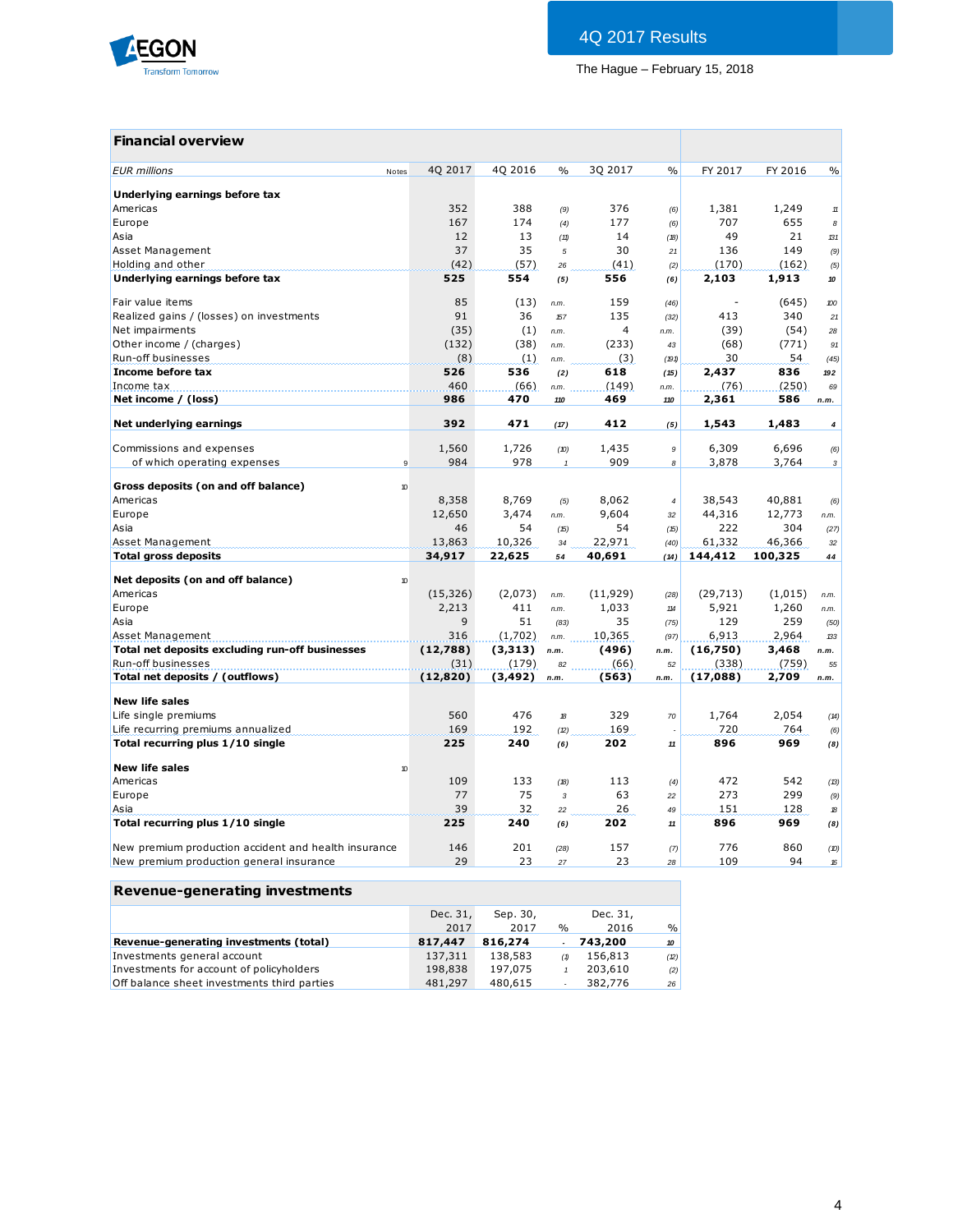

# Operational highlights

#### **Underlying earnings before tax**

Aegon's underlying earnings before tax decreased by 5% compared with the fourth quarter of 2016 to EUR 525 million driven by weakening of the US dollar. Earnings were stable on a constant currency basis, as expense savings and higher fee revenue from favorable equity markets were offset by unfavorable adjustments to deferred acquisition costs and one-time expenses. Earnings from fee-based businesses increased by 6%-points compared with last year to 45% in the fourth quarter of 2017 supported by strong equity markets and the acquisition of Cofunds. This quarter's favorable claims experience in the United States was offset by unfavorable adjustments to deferred acquisition costs and one-time expenses in other business units.

Underlying earnings from the Americas decreased by 9% to EUR 352 million, mostly as a result of weakening of the US dollar. On a constant currency basis, as expense savings, the higher contribution from fee-based businesses resulting from favorable equity markets, and a further improvement in claims experience were more than offset by one-time items. The current quarter included a EUR 5 million unfavorable adjustment to deferred acquisition costs, while the same quarter last year included a positive impact of EUR 17 million. Favorable claims experience this quarter of EUR 22 million was driven by lower supplemental health claims.

Underlying earnings from Aegon's operations in Europe decreased by 4% to EUR 167 million, driven by EUR 8 million one-time expenses in Spain & Portugal. Increased fee revenue in the United Kingdom and higher interest income in the Netherlands were mainly offset by a normalization of the Dutch non-life result.

Aegon's underlying earnings in Asia amounted to EUR 12 million. Lower earnings from the High-Net-Worth businesses as a result of the non-recurrence of favorable intangible adjustments offset higher earnings in all other business lines.

Underlying earnings from Aegon Asset Management increased by 5% to EUR 37 million, as higher performance and origination fees were partly offset by lower management fees and EUR 6 million one-time expenses.

The result from the holding improved to a loss of EUR 42 million, as last year's one-time charges and project-related expenses did not reoccur.

| Key performance indicators              |                |         |         |                  |         |                |         |         |               |
|-----------------------------------------|----------------|---------|---------|------------------|---------|----------------|---------|---------|---------------|
| 13<br><b>EUR</b> millions               | Notes          | 40 2017 | 40 2016 | $\%$             | 30 2017 | $\%$           | FY 2017 | FY 2016 | $\frac{0}{0}$ |
| Underlying earnings before tax          |                | 525     | 554     | (5)              | 556     | (6)            | 2,103   | 1,913   | 10            |
| Net income / (loss)                     |                | 986     | 470     | 110              | 469     | 110            | 2,361   | 586     | n.m.          |
| <b>Sales</b>                            | $\overline{2}$ | 3,891   | 2,727   | 43               | 4,451   | (13)           | 16,223  | 11,956  | 36            |
| Market consistent value of new business | 3              | 130     | 118     | $\boldsymbol{v}$ | 121     | $\overline{7}$ | 558     | 420     | 33            |
| Return on equity                        | $\overline{4}$ | 8.4%    | 10.5%   | (19)             | 8.9%    | (6)            | 8.2%    | $8.0\%$ | 3             |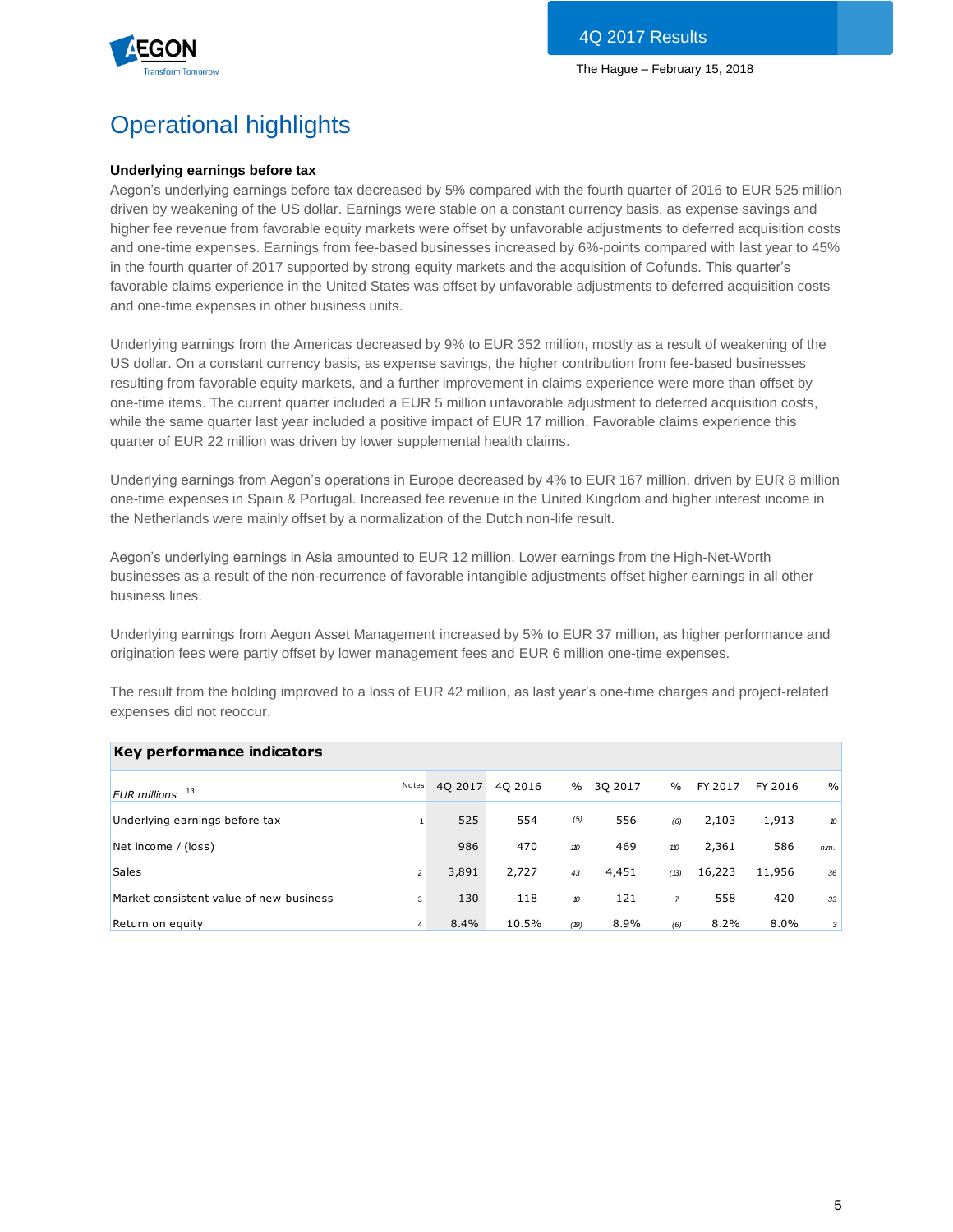



#### **US tax reform**

On December 22, 2017, the US Tax Cuts and Jobs Act was signed into law. The key item of this change to tax law is the lowering of the nominal corporate tax rate from 35% to 21%, which led to a reduction in net deferred tax liabilities in the fourth quarter of 2017. As a result, shareholders' equity increased by EUR 1.0 billion, of which EUR 554 million was recognized in the income tax line in the profit and loss account, and the remainder directly in shareholders' equity as it relates to revaluation reserves. The portion recognized directly in shareholders' equity does not impact the group's return on equity nor the gross financial leverage ratio.

Net underlying earnings will benefit from the lower corporate tax rate as of 2018. Aegon expects the effective corporate tax rate for its business in the United States to reduce to approximately 16% to 18%. Based on the full-year 2017 results, this would lead to an increase in net underlying earnings of approximately USD 140 million (EUR ~120 million). This will have a positive impact on the return on capital invested in Aegon's US business of approximately 75 basis points, and will lead to an improvement in the group's return on equity of approximately 55 basis points.

The one-time negative impact from tax reform on the RBC ratio in the fourth quarter of 2017 was 16%-points, mainly due to the reduction of deferred tax assets that are part of available capital. This adjustment is reflected in the estimated RBC ratio of 472% per year-end 2017.

Contingent on the decision by the National Association of Insurance Commissioners (NAIC) to reflect the new tax rate in its RBC requirements, an additional one-time increase to required capital is expected in the future. Aegon expects that the RBC ratio of its US business will remain above the mid-point of its 350 to 450% target range. As a result, the company foresees no changes to the remittances from its US operations. The group's Solvency II ratio is expected to remain well within the upper half of the 150 to 200% target range despite the potential increase in required capital.

Going forward, based on current projections, Aegon expects a benefit to capital generation of approximately USD 100 million (EUR ~85 million) on average per year as a result of a lower effective tax rate. Increased capital generation leads to potential upside in medium-term remittances from Aegon's US operations.

All ongoing impacts will fluctuate depending on market conditions and other elements affecting taxable income and the company's tax position. In terms of the impact on required capital, Aegon has made assumptions with regard to the use of a single corporate tax rate of 21% for Aegon's US business, and application of concepts currently exposed by the NAIC regarding capital requirements. Outcomes are dependent on changes to NAIC requirements, which may deviate from Aegon's current assumptions.

#### **Net income**

Net income more than doubled compared with the fourth quarter of 2016 to EUR 986 million, as US tax reform led to a one-time benefit of EUR 554 million in income taxes, driven by the related reduction in net deferred tax liabilities.

#### *Fair value items*

The gain from fair value items amounted to EUR 85 million. Positive revaluations on investments and hedging gains in the Netherlands and the United States more than offset the negative result on the guarantee provision in the Netherlands.

#### *Realized gains on investments*

Realized gains totaled EUR 91 million, and were mainly related to normal trading activity in the United States and the sale of bonds in the United Kingdom to fund remittances to the group.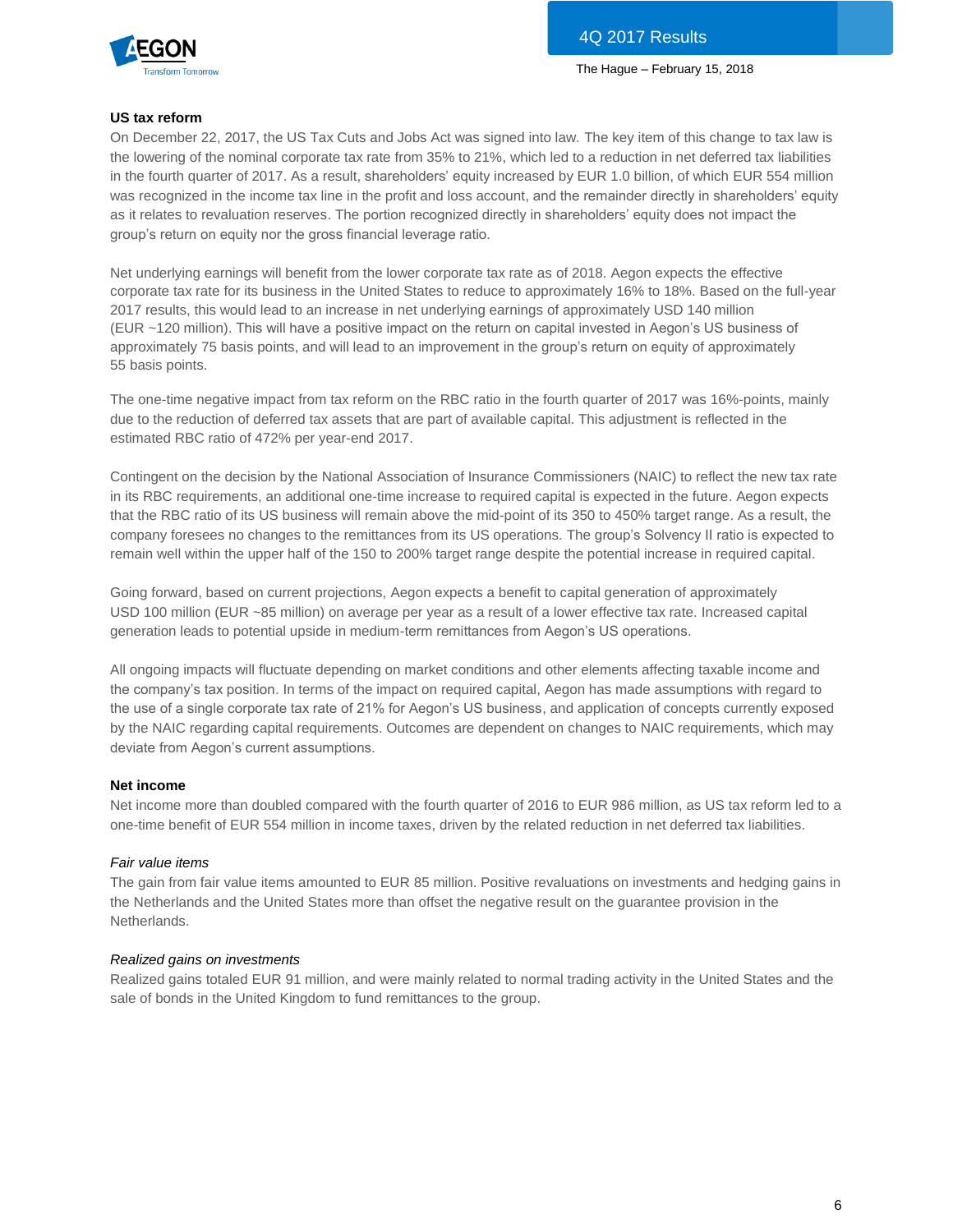

#### *Impairment charges*

Impairments amounted to EUR 35 million and mainly related to a single commercial mortgage loan in the United States and a loan loss provision related to growing consumer loan origination in the Netherlands. In 2017, impairments amounted to 3 basis points of general account investments, which is well below the company's long-term average experience.

#### *Other charges*

Other charges amounted to EUR 132 million, as a gain on the sale of UMG in the Netherlands was more than offset by integration expenses in the United Kingdom and charges in the United States and Asset Management.

The sale of UMG in the Netherlands closed on November 1, 2017, and resulted in a gain of EUR 208 million. Expenses related to the program to integrate Cofunds and BlackRock's defined contribution business in Aegon's platform business in the United Kingdom amounted to EUR 25 million this quarter.

Aegon has taken a provision in anticipation of a possible settlement in connection with a previously disclosed investigation by the US Securities and Exchange Commission (SEC). The investigation relates to the operation or existence of errors in the quantitative models in question and disclosures regarding these matters. Aegon had discovered these errors in its asset management operations in the United States. The company notified the SEC and cooperated fully with the investigation. Following the discovery of the errors, Aegon concluded a comprehensive and detailed review.

As a result of recent discussions, Aegon has taken a EUR 85 million provision through Other charges in the fourth quarter of 2017 for a potential settlement. This amount is partly recorded in the Americas (EUR 45 million) and partly in Asset Management (EUR 40 million). Aegon believes that the investigation will come to a conclusion in 2018.

Charges in the United States of EUR 266 million were mainly caused by a loss of EUR 105 million from the divestment of an additional block of life reinsurance business, the aforementioned settlement provision, and EUR 100 million from model updates. The latter was mostly driven by a true-up related to the conversion of the largest block of universal life business to a new model, while the remainder related to a model update in Fixed Annuities.

#### *Run-off businesses*

The run-off businesses declined to a loss of EUR 8 million as a result of the divestment of the majority of the remainder of these businesses in 2017.

#### *Income tax*

Income tax amounted to a benefit of EUR 460 million as a result of the EUR 554 million one-time impact from US tax reform driven by a reduction in net deferred tax liabilities. Excluding this benefit and the tax exempt gain on the sale of UMG, the effective tax rate for the fourth quarter amounted to 26%. The effective tax rate on underlying earnings was 25%, as the benefit from US tax reform will only be reflected in net underlying earnings as of 2018.

#### **Return on equity**

Return on equity decreased by 210 basis points compared with the same quarter last year to 8.4%. The decline reflects the fact that the fourth quarter of 2016 included a non-recurring tax benefit recorded through net underlying earnings. The return on equity in the fourth quarter of 2017 did not include the benefit from US tax reform recognized in the profit and loss account.

#### **Operating expenses**

Operating expenses increased by 1% to EUR 984 million, as the acquisition of Cofunds in the United Kingdom and an increase in integration and restructuring expenses were only partly offset by the weakening of the US dollar and the divestment of UMG. Excluding these items, operating expenses were stable, as expense savings were partly offset by investments in business transformation and one-time expenses. Aegon is well on track to implement EUR 350 million of run-rate expense savings by year-end 2018 as part of its plans to improve the return on equity. Initiatives to reduce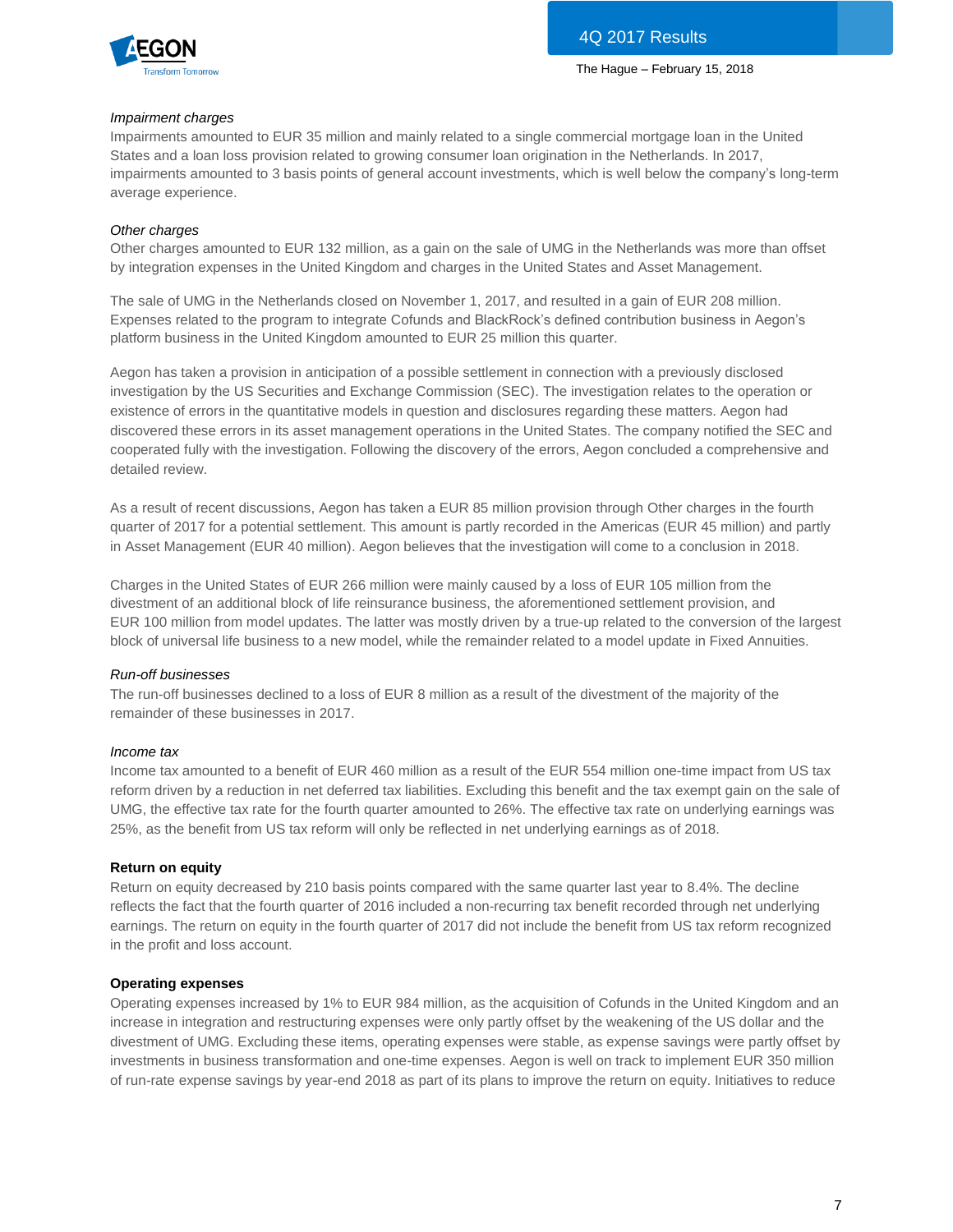

expenses have led to annual run-rate expense savings of approximately EUR 280 million since the beginning of 2016, including the recently announced agreement with TCS.

#### **Sales**

Aegon's total sales in the fourth quarter of 2017 were up by 43% to EUR 3.9 billion. This strong increase was the result of a 54% increase in gross deposits to EUR 34.9 billion, primarily driven by strong deposits across all regions in Asset Management, and institutional platform sales in the United Kingdom. Net outflows amounted to EUR 12.8 billion, as continued asset management inflows and increased inflows on the platform in the United Kingdom were more than offset by net outflows in the Americas as a result of contract discontinuances in the retirement business acquired from Mercer. These outflows were in line with the guidance provided last quarter, and are driven by conversion of customers to the Transamerica recordkeeping platform. Now that these conversions have been completed, net deposits are expected to improve substantially and increase as a result of the momentum that Transamerica continues to build in the market.

New life sales amounted to EUR 225 million, a decline of 6%. This was mainly caused by the weakening of the US dollar, lower term life and indexed universal life sales in the United States, and was partly offset by strong growth in the Asian High-Net-Worth business and the successful launch of a new critical illness product in China.

New premium production for accident & health and general insurance decreased by 22% to EUR 175 million, or 19% on a constant currency basis. Product exits and lower supplemental health sales in the United States more than offset increased general insurance production supported by a portfolio acquisition in Hungary.

#### **Market consistent value of new business**

The market consistent value of new business (MCVNB) increased by 10% to EUR 130 million. The effect of weakening of the US dollar was more than offset by the benefit from strong sales and higher interest rates in Asia, as well as an improvement in MCVNB in the United Kingdom, which primarily reflects economies of scale on Aegon's growing platform business.

#### **Revenue-generating investments**

Revenue-generating investments remained stable compared with the end of last quarter at EUR 817 billion. The favorable impact from higher equity markets was offset by net outflows and weakening of the US dollar.

#### **Capital management**

Shareholders' equity increased by EUR 0.5 billion to EUR 20.6 billion on December 31, 2017, as retained earnings and the benefit resulting from US tax reform more than offset weakening of the US dollar and a lower revaluation reserve as a result of increased interest rates. Shareholders' equity excluding revaluation reserves and defined benefit plan remeasurements increased by EUR 0.5 billion to EUR 17.4 billion – or EUR 8.47 per common share – at the end of the fourth quarter. This increase reflects retained earnings, including the tax benefit resulting from tax reform reported in the profit and loss account, which were partly offset by weakening of the US dollar and other items. The gross leverage ratio improved by 60 basis points to 28.6% as a result of the increase in equity.

Holding excess capital increased from EUR 0.9 billion to EUR 1.4 billion. The group received EUR 0.9 billion in remittances from subsidiaries this quarter: EUR 625 million from the United States, EUR 167 million from the United Kingdom, EUR 27 million from Asset Management, EUR 19 million from Hungary, and EUR 18 million from Spain. These remittances were partly offset by EUR 20 million capital injections to support growth of the business and EUR 361 million cash outflows mainly related to the share buyback to neutralize the final 2016 and interim 2017 stock dividends, in addition to holding funding and operating expenses.

On December 20, 2017, Moody's affirmed its 'A3' long-term issuer rating on Aegon N.V., while revising their outlook from 'negative' to 'stable'.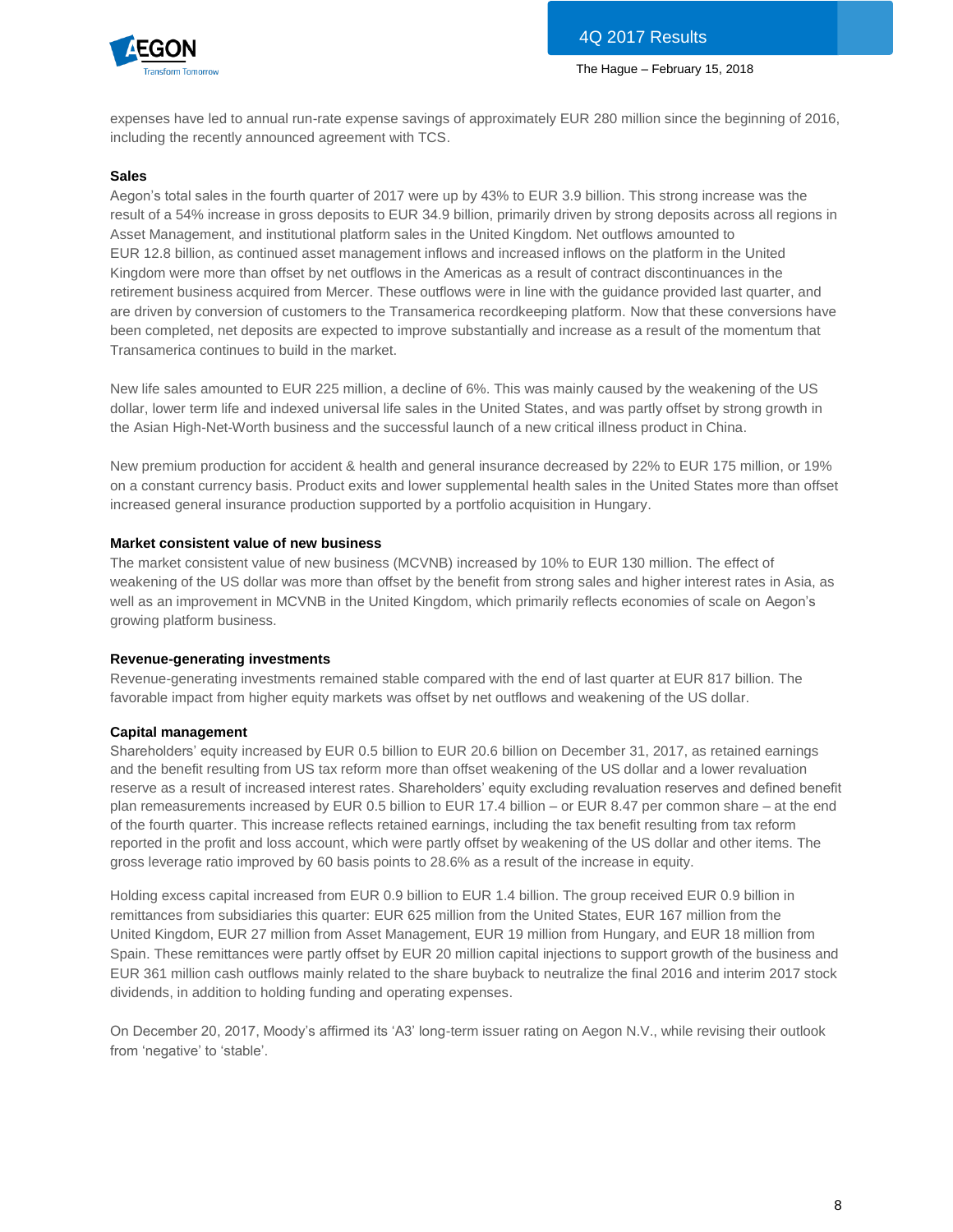

#### **Capital generation**

Capital generation of the operating units amounted to EUR 106 million for the quarter. Market impacts and one-time items totaled a negative EUR 275 million. Market impacts were mainly driven by the unfavorable impact from equity market movements in the United Kingdom and adverse interest rate movements in the United Kingdom, the United States and Asia. One-time items included tax benefits in the United States and benefits from separate account derisking in the Netherlands, which were more than offset by the reduction of deferred tax assets in the United States, and model updates and assumption changes. The latter mostly related to an increase in required capital in the United Kingdom as a result of a change in tax legislation reducing tax losses carried forward.

#### **Solvency II ratio**

Aegon's Solvency II ratio increased from 195% to 201% during the fourth quarter resulting from capital generation including market impacts and one-time items, and divestments.

The estimated local solvency ratios of Aegon's main units as of December 31, 2017, were:

- 472% RBC ratio in the United States
- 199% Solvency II ratio in the Netherlands
- 176% Solvency II ratio in the United Kingdom

#### **Final dividend**

At the Annual General Meeting of Shareholders on May 18, 2018, the Supervisory Board will, in the absence of unforeseen circumstances, propose a final dividend for 2017 of EUR 0.14 per common share. If approved, and in combination with the interim dividend of EUR 0.13 per share paid over the first half of 2017, Aegon's total dividend over 2017 will amount to EUR 0.27 per common share. This is an increase of 4% compared with the 2016 dividend. The final dividend will be paid in cash or stock at the election of the shareholder. The value of the stock dividend will be approximately equal to the cash dividend.

If the proposed dividend is approved by shareholders, Aegon shares will be quoted ex-dividend on May 22, 2018. The record date for the dividend will be May 23, 2018. The election period for shareholders will run from May 29 up to and including June 15, 2018. The stock fraction will be based on the average share price on Euronext Amsterdam from June 11 until June 15, 2018. The stock dividend ratio will be announced on June 20, 2018, and the dividend will be payable as of June 22, 2018.

#### **Annual General Meeting of Shareholders**

The record date for attending and voting at the Annual General Meeting of Shareholders of Aegon N.V. on May 18, 2018, is April 20, 2018. The agenda for this meeting will be published on April 6, 2018.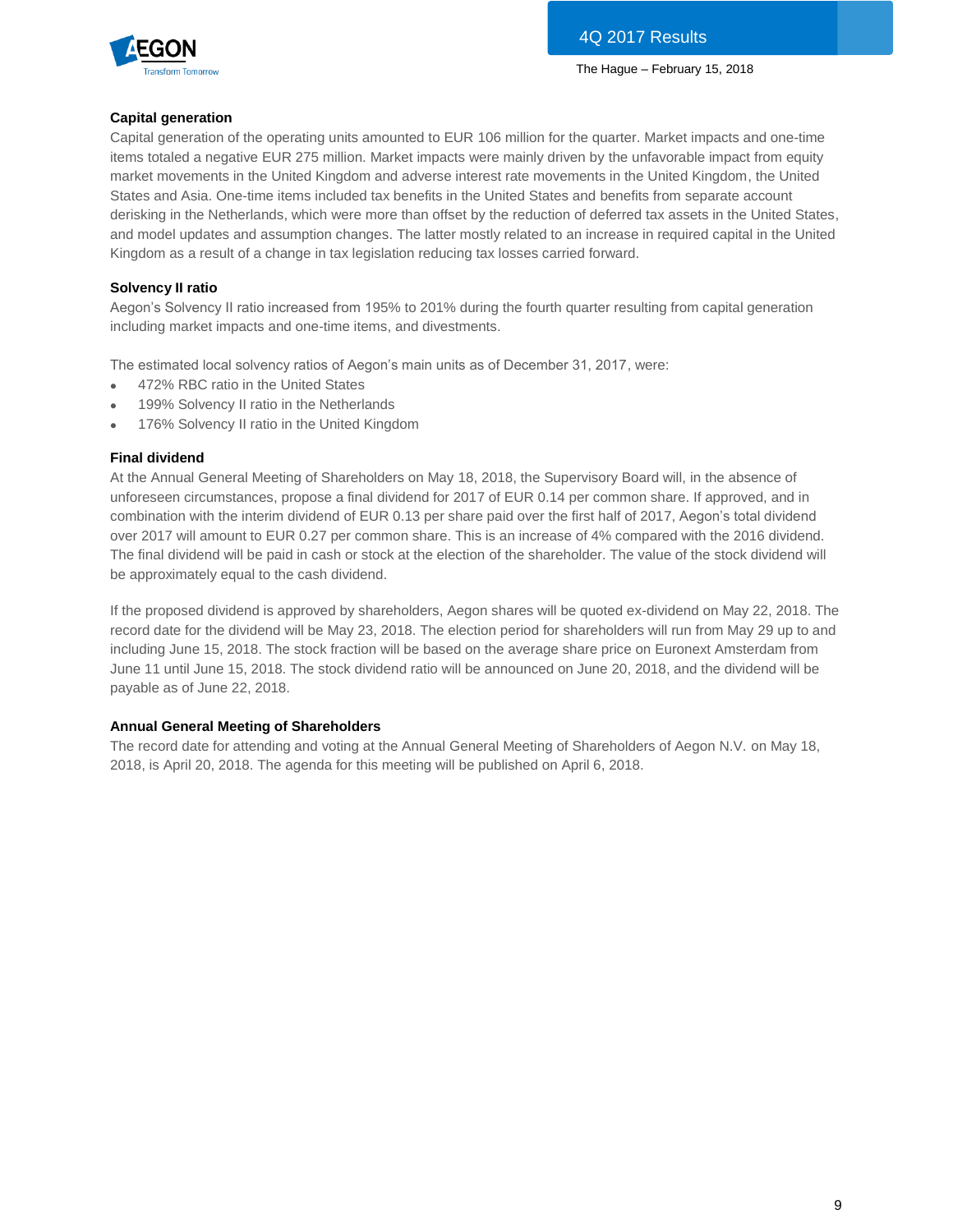

### **Financial overview, 4Q 2017 geographically**

| Americas |                |      |                         | other<br>Asset activities & |       |
|----------|----------------|------|-------------------------|-----------------------------|-------|
|          |                |      |                         |                             |       |
|          | Europe         | Asia | Management eliminations |                             | Total |
|          |                |      |                         |                             |       |
|          |                |      |                         |                             |       |
| 143      | 91             | 15   |                         | ٠                           | 249   |
| 120      |                | (2)  |                         | $\sim$                      | 118   |
| 90       | 60             |      |                         |                             | 149   |
|          | 14             |      |                         | $\overline{\phantom{a}}$    | 14    |
|          |                |      | 37                      |                             | 37    |
|          | $\overline{2}$ | (1)  |                         | (42)                        | (41)  |
| 352      | 167            | 12   | 37                      | (42)                        | 525   |
| 81       | 20             | (1)  |                         | (14)                        | 85    |
| 38       | 51             | 2    |                         |                             | 91    |
| (24)     | (10)           | (1)  |                         | $\overline{\phantom{a}}$    | (35)  |
| (266)    | 166            |      | (47)                    | 16                          | (132) |
| (8)      |                |      |                         |                             | (8)   |
| 172      | 393            | 12   | (10)                    | (40)                        | 526   |
| 523      | (58)           |      | (11)                    | 5                           | 460   |
| 695      | 335            | 12   | (21)                    | (36)                        | 986   |
| 266      | 136            | з    | 26                      | (40)                        | 392   |
|          |                |      |                         |                             |       |

| <b>Employee numbers</b>                                              |        |                            |        |
|----------------------------------------------------------------------|--------|----------------------------|--------|
|                                                                      |        | Dec. 31, Sep. 30, Dec. 31, |        |
|                                                                      | 2017   | 2017                       | 2016   |
| <b>Employees</b>                                                     | 28,318 | 29,709                     | 29,380 |
| of which Aegon's share of employees in joint ventures and associates | 6.497  | 6,312                      | 5,944  |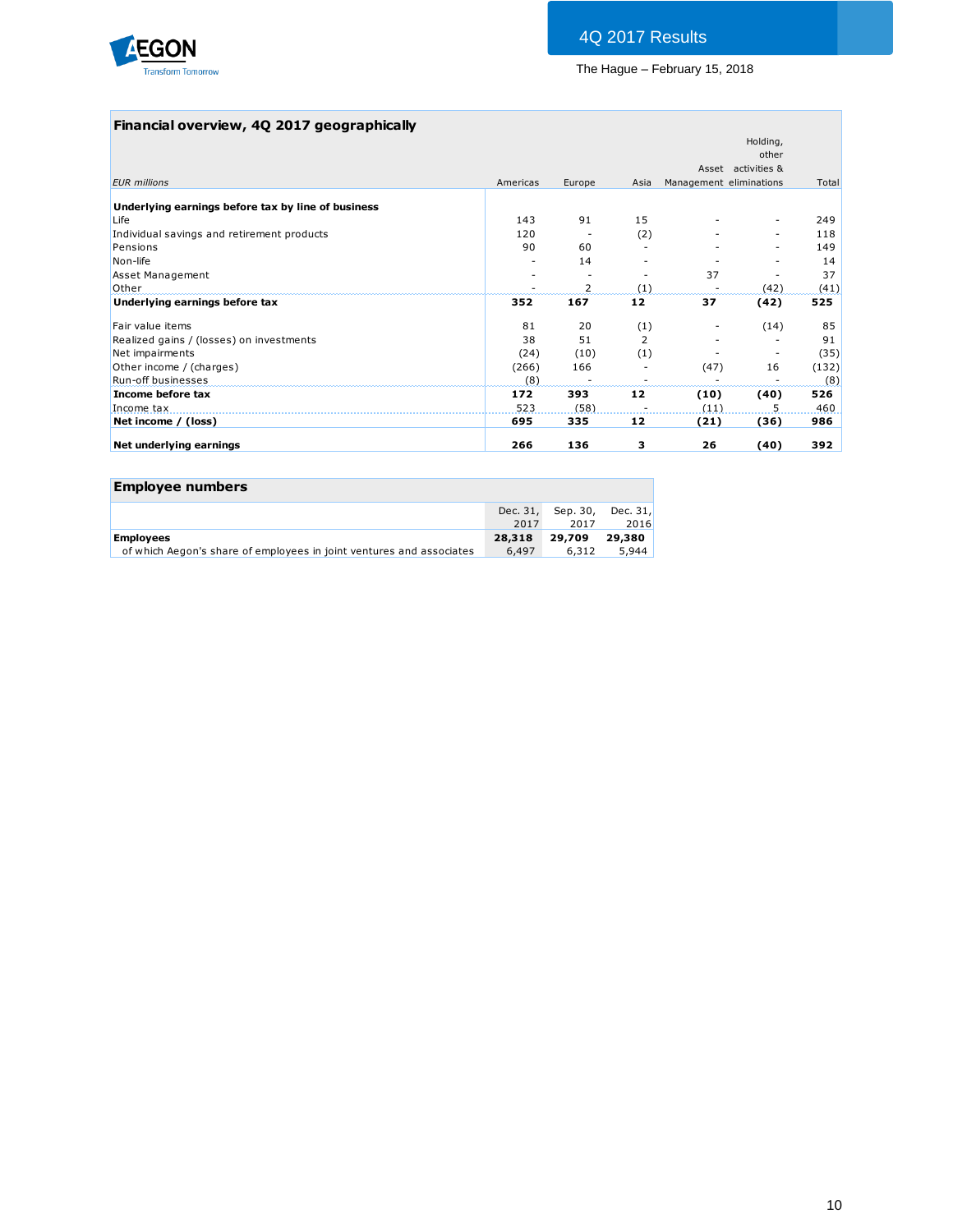



# Americas

- **Underlying earnings before tax decrease by 2% to USD 414 million**
- Net income strongly increases to USD 797 million, and includes a USD 626 million one-time benefit **resulting from US tax reform**
- **Gross deposits amount to USD 9.9 billion; net outflows of USD 17.6 billion mainly as a result of contract discontinuances in the retirement business acquired from Mercer**
- **Annual run-rate expense savings increase to USD 263 million following agreement with TCS to administer the company's insurance and annuity business lines**

### **Execution of strategy**

Expense savings are an important element of Aegon's five-part plan to increase the return on capital for its business in the US. The company exceeded its original USD 150 million expense savings target for the United States one year ahead of schedule as a result of the actions taken since the beginning of 2016.

Aegon announced on January 11, 2018, that it had entered into an agreement with TCS to administer the company's insurance and annuity business lines. This partnership will enable Aegon to accelerate the enhancement of its digital capabilities and the modernization of its platforms to service its customers in all lines of business. The agreement is expected to lead to additional annual run-rate expense savings of USD 100 million over time, and the majority of these expense savings are expected to benefit underlying earnings. This brings the annual run-rate expense savings to USD 263 million, indicating that Aegon is on track to achieve its USD 300 million run-rate expense savings target in the United States by the end of 2018.

### **Underlying earnings before tax**

Underlying earnings before tax from the Americas in the fourth quarter of 2017 decreased by 2% to USD 414 million as a higher contribution from fee-based businesses and favorable claims experience were offset by one-time items and business transformation expenses.

- Life earnings increased by 7% to USD 88 million as mortality experience improved, while adverse persistency was in line with last year. Expense savings were more than offset by investments in business transformation. This quarter included a positive intangible adjustment of USD 10 million related to higher reinvestment yields, which is half of the impact in 2016.
- Earnings from Accident & Health decreased by 10% to USD 78 million mainly as a result of less favorable claims experience. Favorable claims experience this quarter was USD 26 million driven by seasonality in supplemental health products.
- Earnings from Retirement Plans increased by 5% to USD 80 million. This was the result of higher fee revenue from higher asset balances with favorable equity market performance more than offsetting net outflows.
- Mutual Fund earnings increased by 16% to USD 17 million, mostly driven by higher fee revenue resulting from favorable equity market performance and business growth.
- Earnings from Variable Annuities increased 8% to USD 113 million primarily due to higher fee revenue from favorable equity market performance.
- Earnings from Fixed Annuities more than halved to USD 15 million due to a USD 15 million adjustment of deferred acquisition costs driven by higher future lapse expectations as a result of rising interest rates.
- Stable Value Solutions earnings were up by 5% to USD 26 million as a result of higher fee revenue from higher asset balances, and lower hedging costs.
- Earnings from Latin America decreased to a loss of USD 2 million due to increased expenses.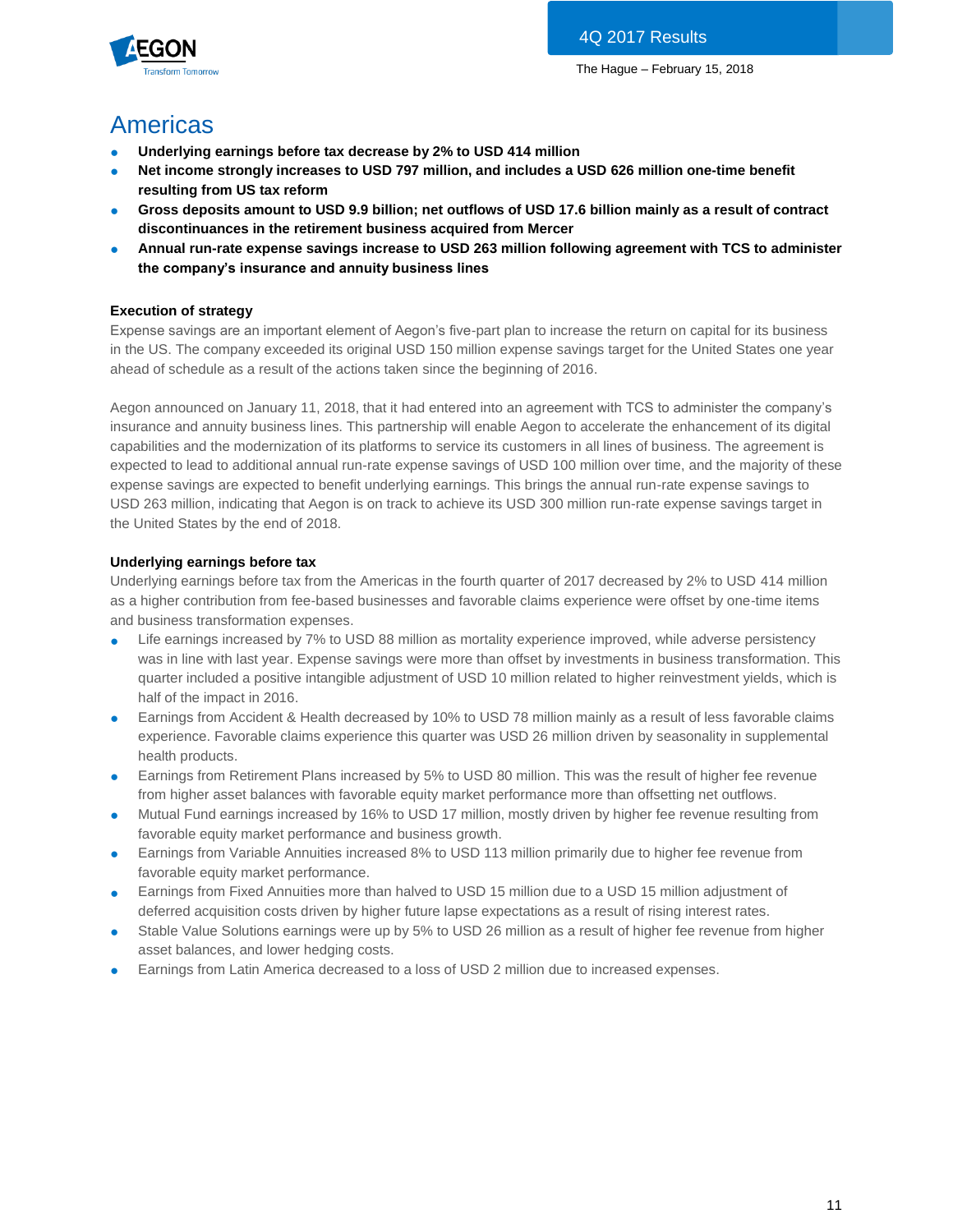

#### **Net income**

Net income from Aegon's businesses in the Americas increased significantly to USD 797 million in the fourth quarter. This increase was mainly associated with a one-time tax benefit driven by a reduction in net deferred tax liabilities resulting from US tax reform.

The results from fair value items amounted to a gain of USD 93 million.

- The gain on fair value hedges without an accounting match under IFRS was USD 58 million. This gain was the result of favorable equity market movements and reflects changes made to the macro equity hedge program throughout 2017 to a 100% option-based program.
- The result on fair value hedges with an accounting match amounted to nil.
- The results on fair value investments amounted to a benefit of USD 35 million, mainly from higher valuations of private equity investments.

Realized gains on investments of USD 45 million resulted from normal trading activity. Impairments amounted to USD 27 million, and mainly related to a single commercial mortgage loan. For full-year 2017, impairments amounted to 4 basis points of general account investments, which is well below the company's long-term average experience of 25 basis points. The run-off businesses declined to a loss of USD 9 million as a result of the divestment of the majority of the remainder of these businesses in 2017.

Other charges of USD 306 million were mainly caused by charges of USD 119 million from the divestment of an additional block of life reinsurance business, USD 51 million in relation to the aforementioned provision for the potential settlement with the SEC, and USD 113 million from model updates. The latter was mostly driven by true-ups for the conversion of the largest block of universal life business to a new model, while the remainder related to a model update in Fixed Annuities.

US tax reform led to a reduction in net deferred tax liabilities, resulting in a USD 1.2 billion one-time benefit in shareholders' equity of which USD 626 million was reported in the income tax line. The remainder was added directly to equity mostly as a result of a reduction of net deferred tax liabilities related to revaluation reserves.

#### **Return on capital**

The return on average capital invested in Aegon's businesses in the Americas in the fourth quarter of 2017, excluding revaluation reserves and defined benefit plan remeasurements, decreased by 150 basis points to 8.5% as the fourth quarter last year included a non-recurring tax benefit recorded through net underlying earnings. Return on capital of Aegon's businesses excludes the benefit of leverage at the holding.

#### **Operating expenses**

Operating expenses decreased by 1% to USD 469 million as expense savings and lower restructuring charges more than offset investments in business transformation. Restructuring charges amounted to USD 3 million for the quarter. Aegon expects to report approximately USD 150 million of transition and conversion charges in 2018 related to the aforementioned agreement with TCS, of which approximately USD 100 million will be recorded in the first half of the year.

#### **Sales**

Gross deposits increased by 5% to USD 9.9 billion. Retirement Plan deposits increased by 9% to USD 7.7 billion as a result of higher recurring deposits in the medium to large plan market. Gross deposits in Variable Annuities were down by 23% to USD 0.7 billion, mainly caused by lower market demand following the implementation of the Department of Labor fiduciary rule as well as a loss in market share. Aegon expects to regain market share following enhancements to improve investment flexibility in its variable annuity products in February 2018. Deposits in Mutual Funds continued to be strong at USD 1.4 billion compared with USD 1.3 billion in the same quarter last year.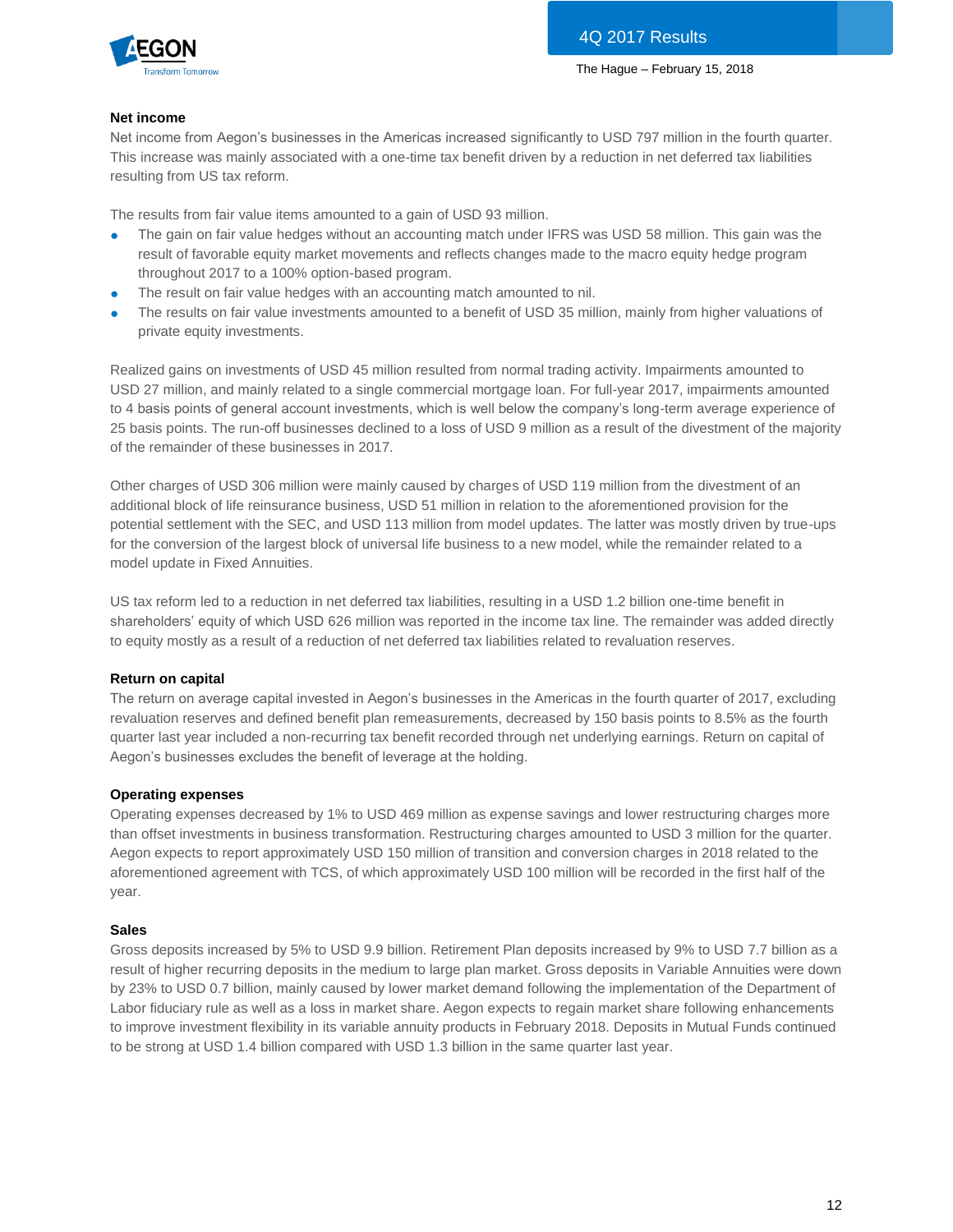

Total net outflows amounted to USD 17.6 billion in the fourth quarter. Net outflows in Retirement Plans amounted to USD 16.7 billion, mainly driven by contract discontinuances in the retirement business acquired from Mercer. These outflows were in line with the guidance provided last quarter, and are driven by conversion of customers to the Transamerica recordkeeping platform. Now that these conversions have been completed, net deposits are expected to improve substantially as a result of the momentum that Transamerica continues to build in the market. Net outflows in Variable Annuities amounted to USD 0.7 billion, mainly caused by increased withdrawals. Net inflows in Mutual Funds of USD 0.2 billion resulted from both increased gross deposits and a normalization of decrement rates. Fixed Annuities experienced net outflows of USD 0.3 billion.

New life sales were down by 11% to USD 128 million, mainly caused by lower term life and indexed universal life sales. More recently, sales stabilized as a result of various initiatives that have been implemented to improve service levels.

New premium production for accident & health insurance declined by 21% to USD 160 million as a result of product exits and lower supplemental health sales. New premium production for accident & health insurance is expected to decrease by approximately USD 300 million in 2018 as a result of the previously announced strategic decision to exit the Affinity, Direct TV and Direct Mail distribution channels.

#### **Market consistent value of new business**

Market consistent value of new business decreased by 2% to USD 89 million as higher interest rates and a more favorable product mix were more than offset by lower life and accident & health sales.

#### **Revenue-generating investments**

Revenue-generating investments decreased by 1% compared with last quarter to USD 467 billion. Net outflows more than offset the favorable impact from higher equity markets.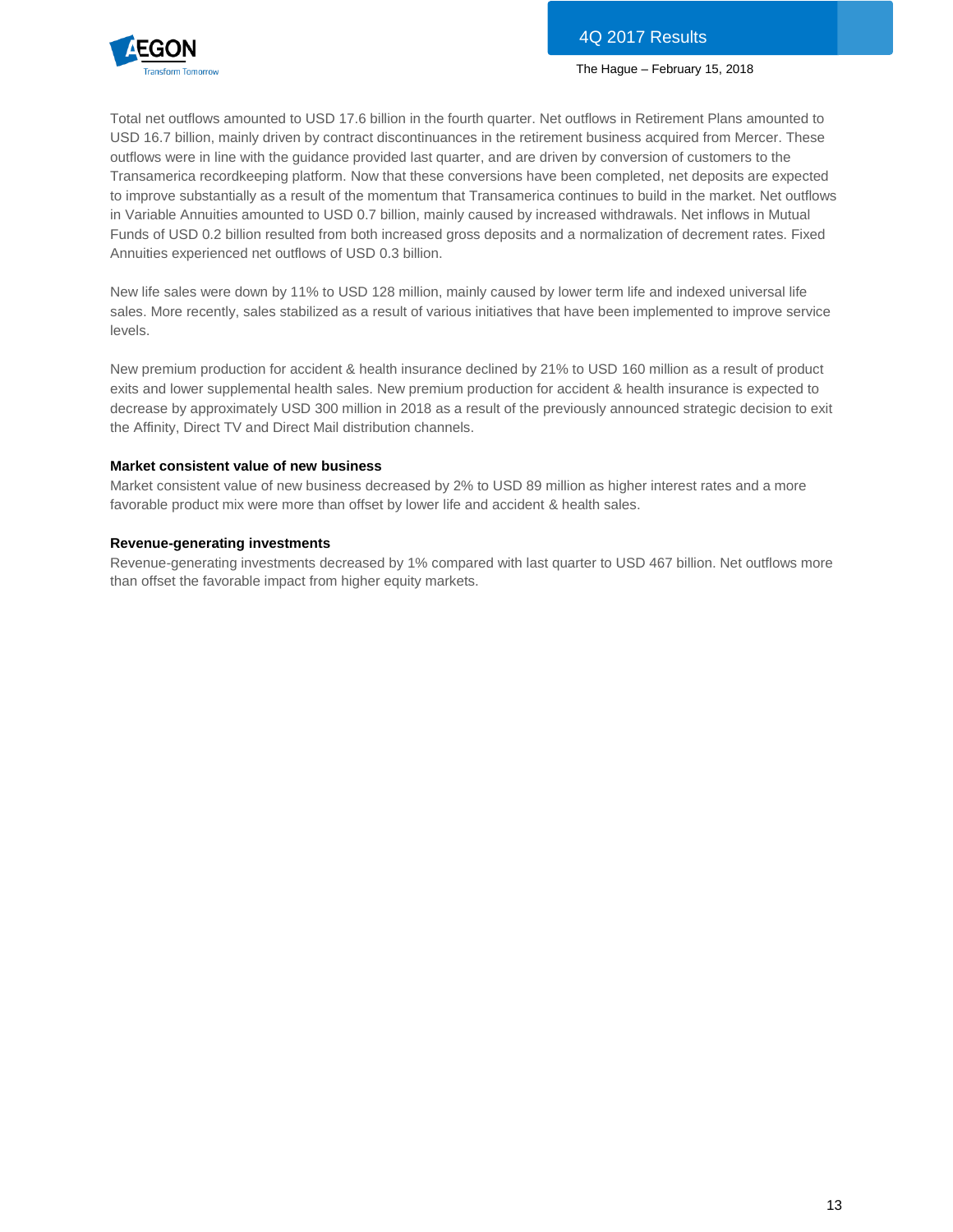

| <b>Americas</b>                                         |                   |                   |                        |                      |                      |                    |                   |                    |
|---------------------------------------------------------|-------------------|-------------------|------------------------|----------------------|----------------------|--------------------|-------------------|--------------------|
| <b>USD</b> millions<br>Notes                            | 40 2017           | 40 2016           | $\%$                   | 30 2017              | $\frac{0}{0}$        | FY 2017            | FY 2016           | $\frac{0}{0}$      |
| Underlying earnings before tax by line of business      |                   |                   |                        |                      |                      |                    |                   |                    |
| Life                                                    | 88                | 81                | $\overline{7}$         | 81                   | 8                    | 251                | 174               | 44                 |
| Accident & Health                                       | 78                | 87                | (D)                    | 83                   | (6)                  | 284                | 218               | 30                 |
| <b>Retirement Plans</b>                                 | 80                | 76                | 5                      | 86                   | (6)                  | 315                | 280               | $\mathcal B$       |
| <b>Mutual Funds</b>                                     | 17                | 15                | $\mathcal{E}$          | 15                   | 16                   | 54                 | 50                | $\boldsymbol{s}$   |
| Variable Annuities                                      | 113               | 104               | 8                      | 109                  | $\overline{4}$       | 410                | 393               | $\overline{\bf 4}$ |
| <b>Fixed Annuities</b>                                  | 15                | 34                | (55)                   | 38                   | (59)                 | 145                | 172               | (15)               |
| Stable Value Solutions<br>Latin America                 | 26<br>(2)         | 24                | 5                      | 26<br>$\overline{2}$ | (2)                  | 99<br>$\mathbf 1$  | 96<br>$\mathbf 1$ | $\mathbf{3}$       |
| Underlying earnings before tax                          | 414               | 422               | n.m.<br>(2)            | 438                  | n.m.<br>(6)          | 1,560              | 1,382             | 66<br>13           |
|                                                         |                   |                   |                        |                      |                      |                    |                   |                    |
| Fair value items                                        | 93                | (248)             | n.m.                   | 157                  | (41)                 | 192                | (577)             | n.m.               |
| Realized gains / (losses) on investments                | 45                | (20)              | n.m.                   | 101                  | (56)                 | 177                | (14)              | n.m.               |
| Net impairments                                         | (27)              | 6                 | n.m.                   | 7                    | n.m.                 | (19)               | (33)              | 44                 |
| Other income / (charges)                                | (306)             | (29)              | n.m.                   | (347)                | $\boldsymbol{v}$     | (409)              | (111)             | n.m.               |
| Run-off businesses                                      | (9)               | (2)               | n.m.                   | (2)                  | n.m.                 | 33                 | 60                | (44)               |
| Income before tax                                       | 210               | 130               | 62                     | 354                  | (41)                 | 1,535              | 706               | 117                |
| Income tax                                              | 587               | 40                | n.m.                   | (82)                 | n.m.                 | 227                | (88)              | n.m.               |
| Net income / (loss)                                     | 797               | 170               | n.m.                   | 272                  | 193                  | 1,762              | 618               | 185                |
| Net underlying earnings                                 | 313               | 356               | (12)                   | 326                  | (4)                  | 1,158              | 1,059             | 9                  |
| Commissions and expenses                                | 1,022             | 1,174             | (13)                   | 924                  | $11\,$               | 4,071              | 4,532             | (10)               |
| of which operating expenses                             | 469               | 475               | (1)                    | 416                  | 13                   | 1,798              | 1,834             | (2)                |
|                                                         |                   |                   |                        |                      |                      |                    |                   |                    |
| Gross deposits (on and off balance) by line of business | 10                |                   |                        |                      |                      |                    |                   |                    |
| Life<br><b>Retirement Plans</b>                         | 2                 | 2                 | (23)                   | 1                    | 18                   | 7                  | 8                 | (22)               |
| Mutual Funds                                            | 7,719<br>1,391    | 7,111<br>1,296    | $\boldsymbol{9}$       | 7,310                | $\boldsymbol{6}$     | 34,235             | 35,137            | (3)                |
| Variable Annuities                                      | 725               | 945               | $\overline{7}$<br>(23) | 1,486<br>742         | (6)                  | 5,695<br>3,190     | 5,467<br>4,375    | $\overline{4}$     |
| <b>Fixed Annuities</b>                                  | 73                | 55                | 34                     | 71                   | (2)<br>$\mathcal{R}$ | 317                | 254               | (27)<br>25         |
| Latin America                                           | 12                | 3                 | n.m.                   | 43                   | (72)                 | 75                 | 10                | n.m.               |
| <b>Total gross deposits</b>                             | 9,923             | 9,411             | 5                      | 9,654                | 3                    | 43,518             | 45,251            | (4)                |
|                                                         |                   |                   |                        |                      |                      |                    |                   |                    |
| Net deposits (on and off balance) by line of business   | 10                |                   |                        |                      |                      |                    |                   |                    |
| Life                                                    | (9)               | (7)               | (39)                   | (8)                  | (17)                 | (33)               | (40)              | $\boldsymbol{p}$   |
| <b>Retirement Plans</b>                                 | (16, 662)         | (1,278)           | n.m.                   | (12, 849)            | (30)                 | (30, 480)          | 268               | n.m.               |
| <b>Mutual Funds</b>                                     | 160               | (418)             | n.m.                   | 304                  | (47)                 | 377                | 38                | n.m.               |
| Variable Annuities                                      | (748)             | (292)             | (57)                   | (568)                | (32)                 | (2, 284)           | (125)             | n.m.               |
| <b>Fixed Annuities</b>                                  | (285)             | (308)             | $\overline{7}$         | (267)                | (7)                  | (1, 181)           | (1,265)           | $\overline{7}$     |
| Latin America                                           | 7                 | (1)               | n.m.                   | 35                   | (80)                 | 52                 | 1                 | n.m.               |
| Total net deposits excluding run-off businesses         | (17, 537)         | (2,304)           | n.m.                   | (13, 353)            | (31)                 | (33,549)           | (1, 123)          | n.m.               |
| Run-off businesses<br>Total net deposits / (outflows)   | (40)<br>(17, 577) | (193)<br>(2, 497) | 79                     | (81)<br>(13, 434)    | 50                   | (382)<br>(33, 931) | (841)<br>(1,964)  | 55                 |
|                                                         |                   |                   | n.m.                   |                      | (31)                 |                    |                   | n.m.               |
| <b>New life sales</b>                                   | 10                |                   |                        |                      |                      |                    |                   |                    |
| Life single premiums                                    | 26                | 29                | (2)                    | 25                   | $\sqrt{2}$           | 100                | 118               | (15)               |
| Life recurring premiums annualized                      | 126               | 141               | (11)                   | 131                  | (4)                  | 523                | 588               | (11)               |
| Total recurring plus 1/10 single                        | 128               | 144               | (11)                   | 133                  | (4)                  | 533                | 600               | (11)               |
| Life                                                    | 105               | 126               | (17)                   | 106                  | (1)                  | 460                | 547               | (16)               |
| Latin America                                           | 23                | 17                | 33                     | 27                   | (15)                 | 74                 | 53                | 39                 |
| Total recurring plus 1/10 single                        | 128               | 144               | (11)                   | 133                  | (4)                  | 533                | 600               | (11)               |
| New premium production accident and health insurance    | 160               | 201               | (21)                   | 180                  | (11)                 | 818                | 895               | (9)                |

### **Revenue-generating investments**

|                                             | Dec. 31, | Sep. 30, |               | Dec. 31, |               |
|---------------------------------------------|----------|----------|---------------|----------|---------------|
|                                             | 2017     | 2017     | $\frac{0}{0}$ | 2016     | $\frac{0}{0}$ |
| Revenue-generating investments (total)      | 467.316  | 471.601  | (1)           | 464,595  | $\mathbf{1}$  |
| Investments general account                 | 88,222   | 89,552   | (1)           | 98,145   | (10)          |
| Investments for account of policyholders    | 123,640  | 121,890  |               | 113,223  | 9             |
| Off balance sheet investments third parties | 255,454  | 260,160  | (2)           | 253,227  |               |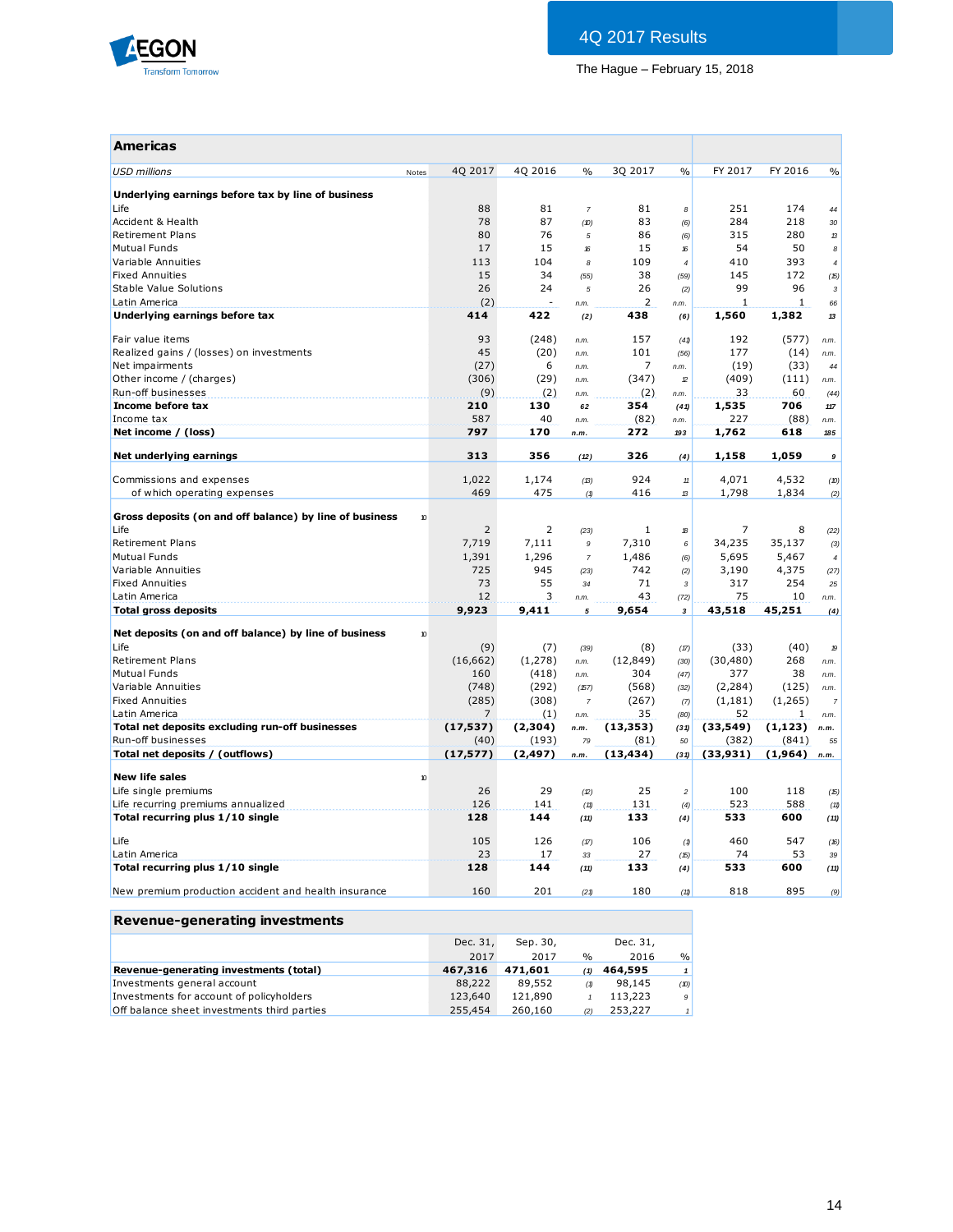

# Europe

- **Underlying earnings before tax decrease by 4% to EUR 167 million**
- **Net income grows by 10% to EUR 335 million, reflecting gain on sale of UMG in the Netherlands**
- **Gross deposits more than triple to EUR 12.7 billion, driven by UK platform sales; net deposits increase more than fivefold to EUR 2.2 billion**

#### **Execution of strategy**

In its established markets in the Netherlands and the United Kingdom, Aegon aims to improve the customer experience by introducing digital innovations and capturing a larger share of the customer value chain.

On December 1, Aegon the Netherlands' management team provided a strategy update that outlined how and why the company is well positioned to capture growth opportunities in the fast-changing Dutch insurance market. Central to this is continuing the shift to fee-based businesses, while maximizing the value of the heritage business through cost savings and alternative investments. This strategic shift towards fee-based solutions was clearly visible in 2017, as Aegon's defined contribution pension solutions (PPI) reached EUR 2.0 billion in assets under management. Furthermore, Aegon's strong position in the Dutch mortgage market was underpinned by a record production of EUR 9.0 billion in 2017, of which EUR 4.6 billion was related to third-party investor demand.

In the United Kingdom, Aegon's broad platform offering and omni-channel distribution strategy have enabled the company to become the leading platform provider in the market. The platform business continued to perform well in the fourth quarter, as assets on the platform reached a record high of GBP 117 billion. This increase was driven by a net inflow of GBP 2.1 billion, the upgrade of GBP 1.5 billion in customer assets to the platform in the fourth quarter, and favorable equity markets. Since the start of the program, almost GBP 11 billion of customer assets have been upgraded to the platform, of which GBP 4.5 billion in 2017.

Aegon focuses on profitable growth in CEE and Spain & Portugal, where it aims to grow mostly in protection products. In the fourth quarter, protection products and product riders represented 47% of CEE's life sales, up from 44% last year.

#### **Underlying earnings before tax**

Underlying earnings before tax from Aegon's operations in Europe decreased by 4% compared with the fourth quarter of 2016 to EUR 167 million. This was caused by one-time expenses in Spain & Portugal, while other regions generated stable earnings.

- Earnings in the Netherlands were up by 1% to EUR 135 million. Life & Savings earnings increased to EUR 78 million as result of higher interest income from portfolio growth and an improved margin. Earnings from Pensions were stable at EUR 48 million, as better mortality results were offset by lower investment income. Non-life earnings declined to EUR 7 million, mainly caused by lower investment income and higher expenses.
- In the United Kingdom, earnings were stable at EUR 23 million. Life earnings were equal to last year at EUR 15 million, as experience in the protection business was in line with that in 2016. Pensions earnings were flat at EUR 9 million. This is because increased fee revenue, driven by higher equity markets, was offset by a lower result in VA Europe as 2016 included positive one-time items.
- CEE's earnings were stable at EUR 14 million, as increased results in Turkey were offset by higher operating expenses, particularly in Poland and Slovakia, reflecting increased year-end variable personnel expenses.
- Earnings in Spain & Portugal amounted to a loss of EUR 6 million compared with a profit of EUR 3 million last year. This was largely caused by EUR 8 million one-time expenses, consisting of severance costs and project expenses in Spain, as well as the write-off of an IT system in Portugal.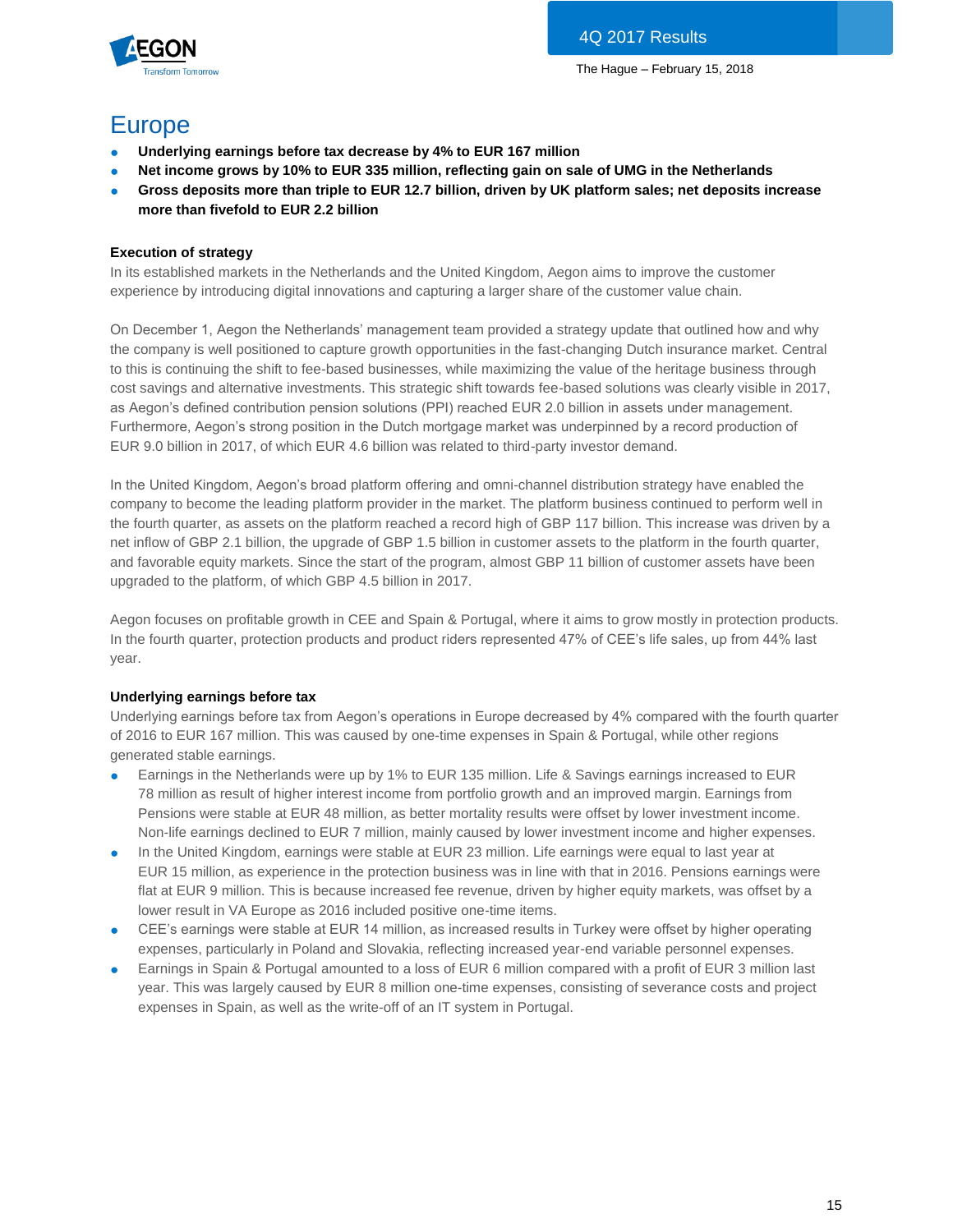

#### **Net income**

Net income from Aegon's businesses in Europe amounted to EUR 335 million. The gain from fair value items was EUR 20 million. Strong real estate revaluations and positive fair value changes on interest rate hedges in the Netherlands to protect Aegon's capital position were largely offset by a negative result on the guarantee provision in the Netherlands and negative fair value changes on equity hedges in the United Kingdom. Realized gains totaled EUR 51 million, and were primarily driven by the sale of bonds in the United Kingdom to fund remittances to the group. Net impairments amounted to a loss of EUR 10 million due to a loan loss provision related to growing consumer loan origination at Aegon Bank. Other income of EUR 166 million was driven by a EUR 208 million gain on the sale of UMG in the Netherlands. This was partly offset by EUR 25 million integration expenses for Cofunds and BlackRock's defined contribution business, and a EUR 18 million provision related to the sale of part of the annuity book in the United Kingdom to Rothesay.

#### **Return on capital**

The return on average capital invested in Aegon's businesses in Europe decreased by 260 basis points to 5.9% excluding revaluation reserves and defined benefit plan remeasurements. The return on capital was negatively impacted by the EUR 1 billion capital injection to strengthen the Solvency II capital position in the Netherlands in the third quarter of 2017. For the Netherlands, return on capital for the quarter stood at 6.6%. The return in the United Kingdom was 5.1%, in CEE 13.0%, and in Spain & Portugal -3.9%. Return on capital of Aegon's businesses excludes the benefit of leverage at the holding.

#### **Operating expenses**

Operating expenses increased by 11% to EUR 404 million. The main driver is the acquisition of Cofunds in the United Kingdom, which was not included in the same quarter last year, and was partly offset by the impact of the divestment of UMG in the Netherlands. Furthermore, the fourth quarter of 2017 included EUR 25 million of integration expenses, related to Cofunds and BlackRock's defined contribution business. On a comparable basis, expenses increased by 3% as expense savings in the Netherlands on the insurance business were more than offset by investments in growth businesses in the Netherlands, and one-time expenses in CEE and Spain & Portugal. Since the beginning of 2016, Aegon the Netherlands has realized annual run-rate expense savings of EUR 31 million.

#### **Sales**

Gross deposits more than tripled to EUR 12.7 billion. This strong performance was the result of higher UK platform deposits and savings deposits in the Netherlands. Gross deposits in the United Kingdom were up from EUR 1.5 billion to EUR 10.2 billion, driven by retail platform sales of EUR 2.8 billion as well as strong institutional deposits of EUR 7.4 billion, which can fluctuate. Continued strong performance of Aegon's online bank Knab led to a 23% increase in the Netherlands to EUR 2.3 billion. Gross deposits in CEE increased to EUR 94 million, largely as a result of higher pension deposits in Romania, Poland and Hungary.

Net deposits for Europe increased to EUR 2.2 billion and reflect increased net inflows on the platform in the United Kingdom. In the Netherlands, an increase in PPI net inflows was more than offset by lower net deposits at Knab due to a maturing customer base.

Production of mortgages in the Netherlands in the fourth quarter of 2017 was up 77% to EUR 2.3 billion, of which EUR 1.3 billion was related to third-party investor demand, mainly through the Dutch Mortgage Fund.

New life sales increased by 3% to EUR 77 million in the fourth quarter. This movement was the result of 5% growth in Spain & Portugal, which was driven by the joint ventures with Santander, and 4% growth in the Netherlands, which was a reflection of higher sales of immediate annuities and pension indexation premiums.

New premium production for accident & health was stable at EUR 11 million. New premium production for general insurance increased by 27% to EUR 29 million, supported by a portfolio acquisition in Hungary.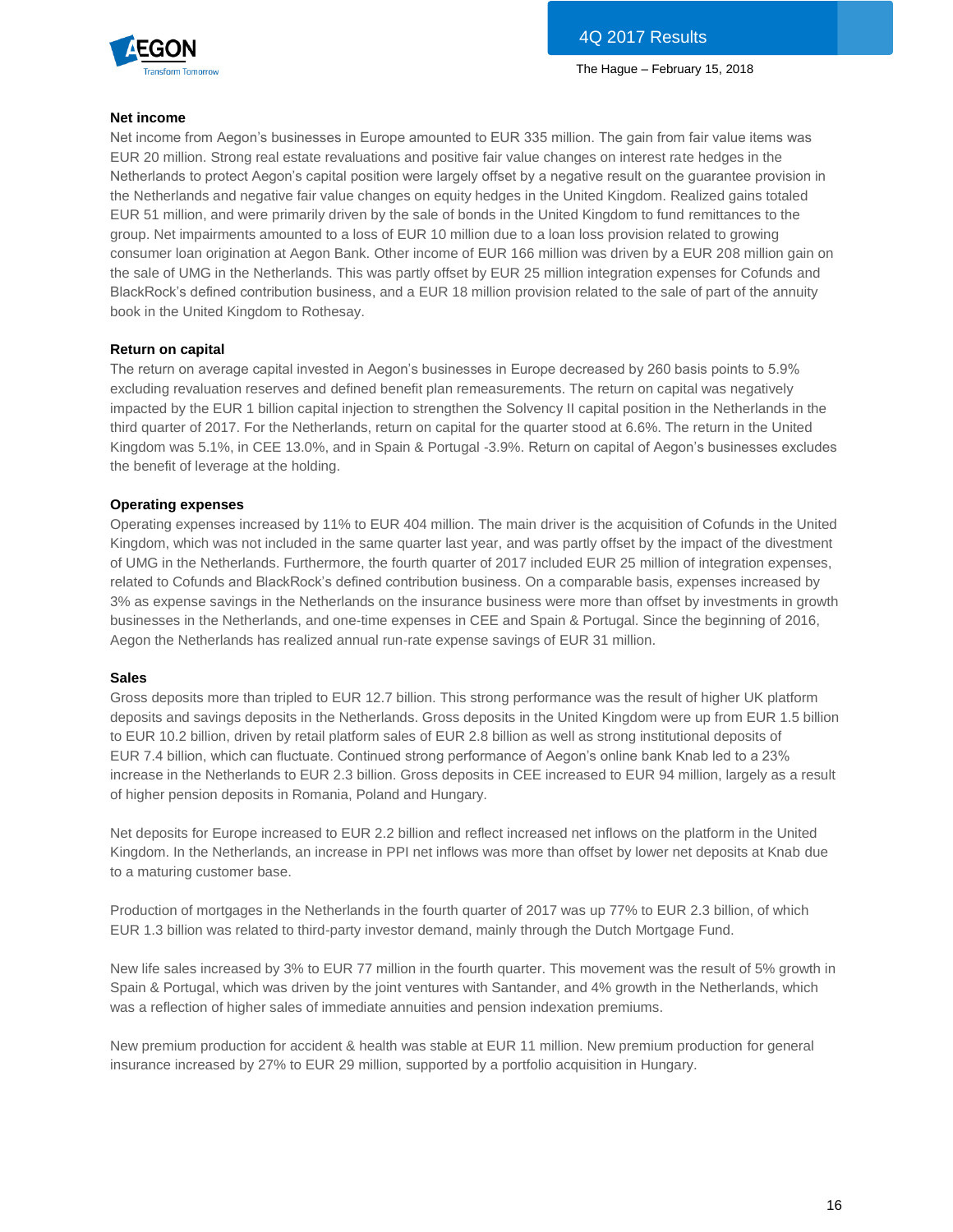

#### **Market consistent value of new business**

The market consistent value of new business in Europe increased by 32% to EUR 40 million. In Spain & Portugal, MCVNB increased strongly as a better sales mix led to improved margins, while in the United Kingdom the improvement was driven by the platform business, reflecting economies of scale, and better margins on protection products. This rise was partly offset by a reduction in the value of new business in the Netherlands, which was largely due to lower margins and the exclusion of spread-based mortgage sales from the MCVNB calculation in 2017.

#### **Revenue-generating investments**

Revenue-generating investments increased by 3% in the fourth quarter to EUR 277 billion. This was mainly driven by favorable market movements and net inflows in the United Kingdom.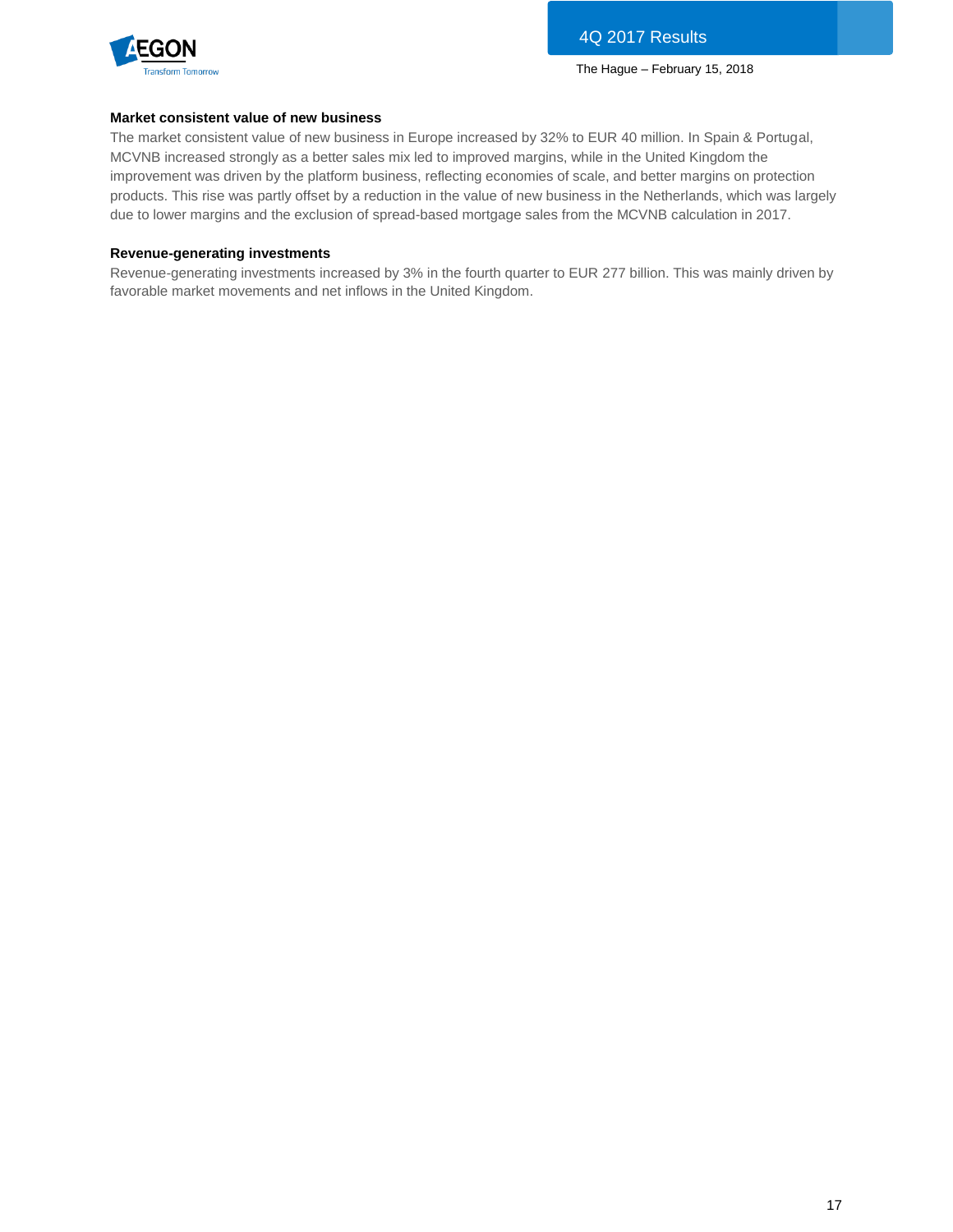

| <b>Europe</b>                                        |       |                |          |                         |                |                                   |                |         |                                                                                                         |
|------------------------------------------------------|-------|----------------|----------|-------------------------|----------------|-----------------------------------|----------------|---------|---------------------------------------------------------------------------------------------------------|
| <b>EUR</b> millions                                  | Notes | 40 2017        | 40 2016  | $\frac{0}{0}$           | 30 2017        | $\frac{0}{0}$                     | FY 2017        | FY 2016 | $\frac{0}{0}$                                                                                           |
| Underlying earnings before tax                       |       |                |          |                         |                |                                   |                |         |                                                                                                         |
| The Netherlands                                      |       | 135            | 134      | $\mathbf{1}$            | 132            | $\overline{c}$                    | 520            | 534     |                                                                                                         |
| United Kingdom                                       |       | 23             | 23       | (2)                     | 25             | (8)                               | 116            | 59      | (2)<br>98                                                                                               |
| Central & Eastern Europe                             |       | 14             | 14       | $\pmb{\mathcal{I}}$     | 16             | (B)                               | 67             | 55      | 20                                                                                                      |
| Spain & Portugal                                     |       | (6)            | 3        |                         | $\overline{4}$ |                                   | $\overline{4}$ | 8       |                                                                                                         |
| Underlying earnings before tax                       |       | 167            | 174      | n.m.                    | 177            | n.m.                              | 707            | 655     | (47)<br>8                                                                                               |
|                                                      |       |                |          | (4)                     |                | (6)                               |                |         |                                                                                                         |
| Fair value items                                     |       | 20             | 171      | (89)                    | $\overline{7}$ | 166                               | (194)          | (41)    | n.m.                                                                                                    |
| Realized gains / (losses) on investments             |       | 51             | 52       | (2)                     | 41             | 23                                | 248            | 342     | (27)                                                                                                    |
| Net impairments                                      |       | (10)           | (1)      | n.m.                    | (2)            | n.m.                              | (19)           | (10)    | (83)                                                                                                    |
| Other income / (charges)                             |       | 166<br>5       | (9)      | n.m.                    | 98             | 69                                | 336            | (658)   | n.m.                                                                                                    |
| Income before tax                                    |       | 393            | 387      | $\boldsymbol{2}$        | 322            | 22                                | 1,078          | 288     | n.m.                                                                                                    |
| Income tax                                           |       | (58)           | (81)     | 29                      | (77)           | 25                                | (233)          | (161)   | (45)                                                                                                    |
| Net income / (loss)                                  |       | 335            | 306      | 10                      | 245            | 37                                | 846            | 127     | n.m.                                                                                                    |
| Net underlying earnings                              |       | 136            | 161      | (16)                    | 137            | (1)                               | 552            | 548     | $\mathbf{1}$                                                                                            |
|                                                      |       |                |          |                         |                |                                   |                |         |                                                                                                         |
| Commissions and expenses                             |       | 533            | 494      | 8                       | 524            | $\overline{c}$                    | 2,141          | 2,058   | $\overline{4}$                                                                                          |
| of which operating expenses                          |       | 404            | 363      | $\boldsymbol{\eta}$     | 399            | $\mathbf{1}$                      | 1,610          | 1,445   | $11$                                                                                                    |
| Gross deposits (on and off balance)                  | 10    |                |          |                         |                |                                   |                |         |                                                                                                         |
| The Netherlands                                      |       | 2,334          | 1,901    | 23                      | 1,827          | 28                                | 8,061          | 6,686   | 21                                                                                                      |
| United Kingdom                                       |       | 10,205         | 1,486    |                         | 7,692          | 33                                | 35,896         | 5,791   |                                                                                                         |
| Central & Eastern Europe                             |       | 94             | 74       | n.m.<br>26              | 80             | $\ensuremath{\mathcal{T}}$        | 323            | 265     | n.m.<br>22                                                                                              |
| Spain & Portugal                                     |       | 18             | 13       | 34                      | 5              |                                   | 36             | 31      | $\mathfrak{B}% _{T}=\mathfrak{B}_{T}\!\left( a,b\right) ,\ \mathfrak{B}_{T}=C_{T}\!\left( a,b\right) ,$ |
| <b>Total gross deposits</b>                          |       | 12,650         | 3,474    | n.m.                    | 9,604          | n.m.<br>32                        | 44,316         | 12,773  | n.m.                                                                                                    |
|                                                      |       |                |          |                         |                |                                   |                |         |                                                                                                         |
| Net deposits (on and off balance)                    | 10    |                |          |                         |                |                                   |                |         |                                                                                                         |
| The Netherlands                                      |       | 334            | 393      | (15)                    | (31)           | n.m.                              | 1,067          | 1,909   | (44)                                                                                                    |
| United Kingdom                                       |       | 1,851          | (44)     | n.m.                    | 1,009          | 84                                | 4,665          | (846)   | n.m.                                                                                                    |
| Central & Eastern Europe                             |       | 26             | 52       | (50)                    | 52             | (51)                              | 176            | 176     |                                                                                                         |
| Spain & Portugal                                     |       | $\overline{2}$ | 10       | (83)                    | 3              | (45)                              | 13             | 20      | (37)                                                                                                    |
| Total net deposits / (outflows)                      |       | 2,213          | 411      | n.m.                    | 1,033          | 114                               | 5,921          | 1,260   | n.m.                                                                                                    |
|                                                      |       |                |          |                         |                |                                   |                |         |                                                                                                         |
| <b>New life sales</b>                                | 6, 10 |                |          |                         |                |                                   |                |         |                                                                                                         |
| Life single premiums                                 |       | 284            | 234      | 21                      | 216            | 32                                | 927            | 1,128   | (18)                                                                                                    |
| Life recurring premiums annualized                   |       | 49<br>77       | 52<br>75 | (5)                     | 42<br>63       | $\ensuremath{\mathcal{T}}\xspace$ | 180<br>273     | 186     | (3)                                                                                                     |
| Total recurring plus 1/10 single                     |       |                |          | 3                       |                | 22                                |                | 299     | (9)                                                                                                     |
| Life                                                 |       | 54             | 53       | $\mathfrak{p}$          | 48             | $\boldsymbol{\mathcal{H}}$        | 202            | 220     | (8)                                                                                                     |
|                                                      |       |                | 22       | 6                       | 16             | 45                                | 71             | 79      | (D)                                                                                                     |
| Pensions                                             |       | 23             |          |                         |                |                                   |                |         | (9)                                                                                                     |
| Total recurring plus 1/10 single                     |       | 77             | 75       | $\overline{\mathbf{3}}$ | 63             | 22                                | 273            | 299     |                                                                                                         |
|                                                      |       |                |          |                         |                |                                   |                |         |                                                                                                         |
| The Netherlands                                      |       | 29             | 28       | $\overline{4}$          | 21             | 39                                | 99             | 111     | (11)                                                                                                    |
| United Kingdom                                       |       | 10             | 10       | $\overline{c}$          | 10             | $\overline{a}$                    | 37             | 66      | (44)                                                                                                    |
| Central & Eastern Europe                             |       | 26             | 26       |                         | 21             | 23                                | 88             | 83      | 6                                                                                                       |
| Spain & Portugal                                     |       | 12             | 11       | $\sqrt{5}$              | 12             | $\overline{4}$                    | 48             | 39      | 23                                                                                                      |
| Total recurring plus 1/10 single                     |       | 77             | 75       | 3                       | 63             | 22                                | 273            | 299     | (9)                                                                                                     |
|                                                      |       |                |          |                         |                |                                   |                |         |                                                                                                         |
| New premium production accident and health insurance |       | 11             | 11       | 6                       | 5              | 27                                | 39             | 34      | 14                                                                                                      |
| New premium production general insurance             |       | 29             | 23       | 27                      | 23             | 29                                | 109            | 94      | 16                                                                                                      |

| Revenue generating investments              |          |          |                |          |               |
|---------------------------------------------|----------|----------|----------------|----------|---------------|
|                                             | Dec. 31, | Sep. 30, |                | Dec. 31, |               |
|                                             | 2017     | 2017     | $\%$           | 2016     | $\frac{9}{0}$ |
| Revenue-generating investments (total)      | 277,050  | 268,825  | 3              | 164,487  | 68            |
| Investments general account                 | 58,268   | 57,458   |                | 58,264   |               |
| Investments for account of policyholders    | 95,880   | 93,977   | $\overline{c}$ | 96,276   |               |
| Off balance sheet investments third parties | 122,902  | 117,390  | 5              | 9.946    | n.m.          |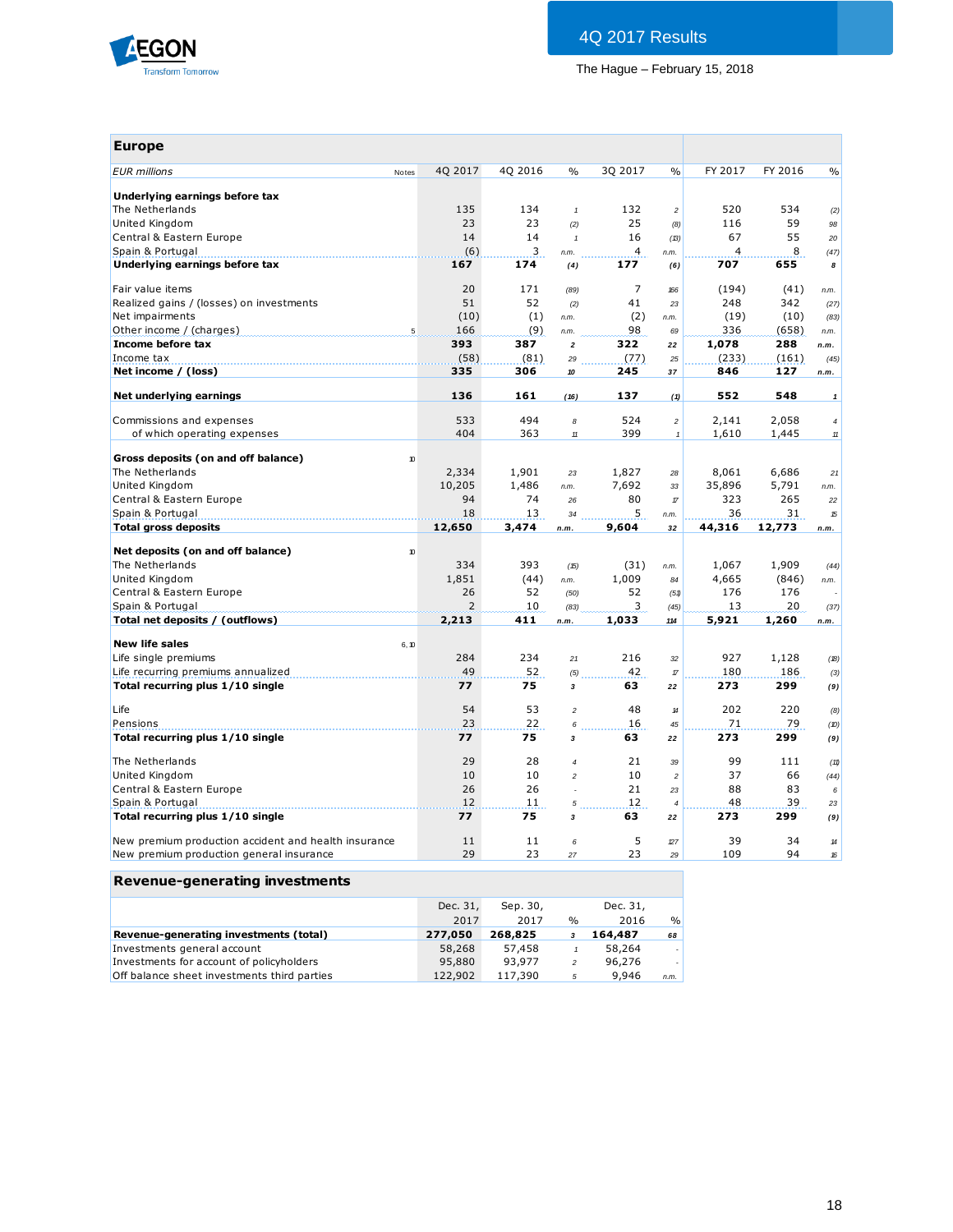

# **Europe Segments, 4Q 2017 geographically**

|                                          |    |                    |                   | Central &         |                     |        |
|------------------------------------------|----|--------------------|-------------------|-------------------|---------------------|--------|
| <b>EUR</b> millions                      |    | The<br>Netherlands | United<br>Kingdom | Eastern<br>Europe | Spain &<br>Portugal | Europe |
|                                          |    |                    |                   |                   |                     |        |
| Underlying earnings before tax           |    |                    |                   |                   |                     |        |
| geographically by line of business       |    |                    |                   |                   |                     |        |
| Life                                     |    | 78                 | 15                | 5                 | (6)                 | 91     |
| Pensions                                 | 14 | 48                 | 9                 | 3                 |                     | 60     |
| Non-life                                 |    | 7                  |                   | 6                 |                     | 14     |
| Other                                    |    | $\overline{2}$     |                   |                   |                     | 2      |
| Underlying earnings before tax           |    | 135                | 23                | 14                | (6)                 | 167    |
| Fair value items                         |    | 37                 | (17)              |                   |                     | 20     |
| Realized gains / (losses) on investments |    | 22                 | 30                | (1)               |                     | 51     |
| Impairment charges                       |    | (12)               |                   |                   |                     | (12)   |
| Impairment reversals                     |    | 2                  |                   |                   |                     | 2      |
| Other income / (charges)                 | 5  | 206                | (40)              |                   |                     | 166    |
| Income / (loss) before tax               |    | 389                | (4)               | 14                | (6)                 | 393    |
| Income tax (expense) / benefit           |    | (55)               | (2)               | (2)               |                     | (58)   |
| Net income / (loss)                      |    | 334                | (5)               | 12                | (5)                 | 335    |
| Net underlying earnings                  |    | 101                | 28                | 13                | (5)                 | 136    |
|                                          |    |                    |                   |                   |                     |        |
| Commissions and expenses                 |    | 209                | 197               | 71                | 55                  | 533    |
| of which operating expenses              |    | 185                | 146               | 43                | 30                  | 404    |

# **Europe Segments, 4Q 2016 geographically**

|                                          |             |         | Central & |              |        |
|------------------------------------------|-------------|---------|-----------|--------------|--------|
|                                          | The         | United  | Eastern   | Spain &      |        |
| <b>EUR</b> millions                      | Netherlands | Kingdom | Europe    | Portugal     | Europe |
|                                          |             |         |           |              |        |
| Underlying earnings before tax           |             |         |           |              |        |
| geographically by line of business       |             |         |           |              |        |
| Life                                     | 71          | 15      | 4         | $\mathbf{1}$ | 91     |
| Pensions                                 | 48          | 9       | 3         |              | 60     |
| Non-life                                 | 12          |         | 7         | 1            | 21     |
| Other                                    | 3           |         |           |              | 3      |
| Underlying earnings before tax           | 134         | 23      | 14        | 3            | 174    |
| Fair value items                         | 202         | (31)    |           | (1)          | 171    |
| Realized gains / (losses) on investments | 47          | 4       |           | 1            | 52     |
| Impairment charges                       | (8)         |         | (1)       |              | (9)    |
| Impairment reversals                     | 8           |         |           |              | 8      |
| Other income / (charges)                 | 34<br>5     | (20)    | (23)      |              | (9)    |
| Income / (loss) before tax               | 418         | (24)    | (10)      | 3            | 387    |
| Income tax (expense) / benefit           | (91)        | 19      | (8)       | (2)          | (81)   |
| Net income / (loss)                      | 326         | (4)     | (18)      | 1            | 306    |
| Net underlying earnings                  | 105         | 43      | 13        | 1            | 161    |
|                                          |             |         |           |              |        |
| Commissions and expenses                 | 232         | 150     | 67        | 45           | 494    |
| of which operating expenses              | 202         | 95      | 41        | 25           | 363    |
|                                          |             |         |           |              |        |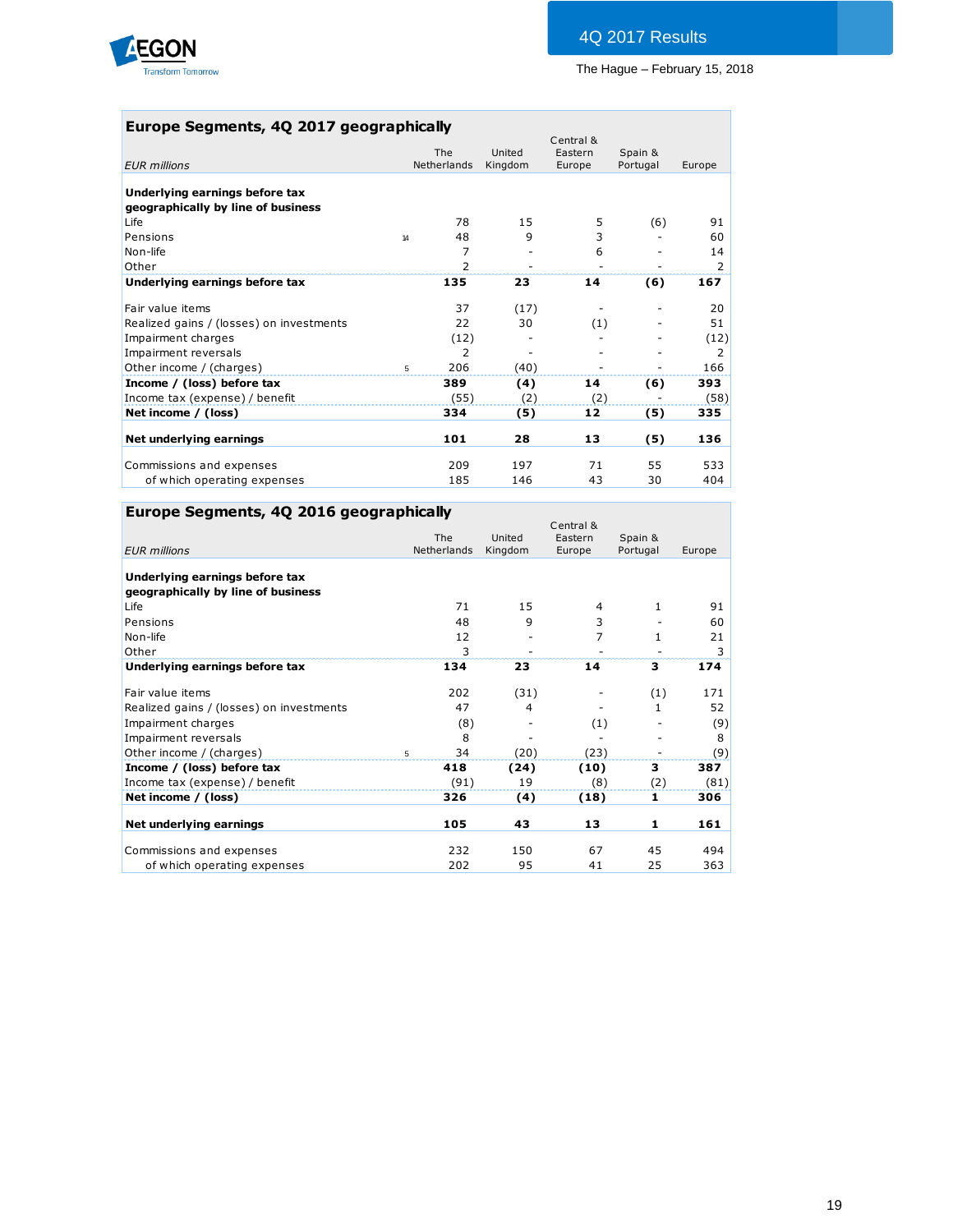

# Asia

- **Underlying earnings before tax decline by 5% to USD 14 million**
- Net income increases to USD 13 million primarily due to a one-time tax benefit
- **New life sales improve by 33% to USD 45 million driven by growth in all countries**
- **Gross deposits decrease by 6% to USD 55 million from decline in Yen-denominated variable annuity sales**

### **Execution of strategy**

Aegon focuses on three fast-growing customer segments in Asia: High-Net-Worth (HNW) individuals, aging affluent customers, and ascending affluent customers. Universal life insurance, variable annuities, and protection products are core products in the region. These products are supplemented with direct-to-consumer digital distribution platforms in markets in which Aegon does not have an insurance license.

During the quarter, Transamerica Life Bermuda (TLB) won several awards for its strong performance in the HNW segment. These included the Outstanding Life Insurance Company award for the third consecutive year at the Quamnet Outstanding Entreprise Awards, which is based on criteria such as products, services, brand reputation, corporate social responsibility and business philosophy. Furthermore, TLB's key product, universal life Alpha, which was launched in March 2017, was awarded best in class universal life insurance from the Benchmark Wealth Management Awards 2017.

To drive further growth in the HNW segments, TLB launched a new retirement product, Legacy, during the quarter to complement its universal life and term life offering. In China, Aegon Tsinghua Tongfang (THTF) continued to drive the protection led strategy and recorded the highest annual sales in its history. With changes in consumer preferences for the Aegon Insights businesses, some partner distribution relationships were discontinued during 2017.

#### **Underlying earnings before tax**

In the fourth quarter of 2017, Aegon's underlying earnings before tax in Asia declined by 5% to USD 14 million as higher earnings from Aegon Insights, China and Japan were more than offset by lower earnings from the HNW businesses.

- Earnings from HNW businesses declined to USD 13 million, mainly as a result of the non-recurrence of favorable intangible adjustments related to anticipated investment yields in the comparable quarter last year.
- Earnings from Aegon Insights increased to USD 5 million. This was primarily due to a one-time accident & health reserve release and lower operating expenses as a result of running off the outbound telemarketing business.
- The results from Strategic partnerships in China, Japan and India improved to a loss of USD 4 million as a result of favorable persistency and lower new business related expenses. Following the strong results in China throughout 2017, Aegon THTF is now profitable.

#### **Net income**

Net income from Aegon's operations in Asia increased to USD 13 million from a loss of USD 10 million in the fourth quarter of 2016. The loss from fair value items of USD 2 million was mainly due to hedging results, while realized gains of USD 3 million were the result of a prepayment on a corporate bond and normal trading activity. Other charges amounted to a loss of USD 1 million mainly as a result of restructuring costs related to the discontinuance of Aegon Insights' outbound telemarketing businesses. Income tax amounted to nil as a one-time benefit of USD 10 million from the write-down of deferred tax liabilities in Aegon Insights as a result of US tax reform was offset by normal tax expenses from ongoing operations.

#### **Return on capital**

The return on average capital invested in Aegon's businesses in Asia excluding revaluation reserves improved from 0.5% to 1.5% mainly due to favorable net underlying earnings and a lower capital base following the USD 200 million remittances from the HNW businesses to the group in the second quarter of 2017.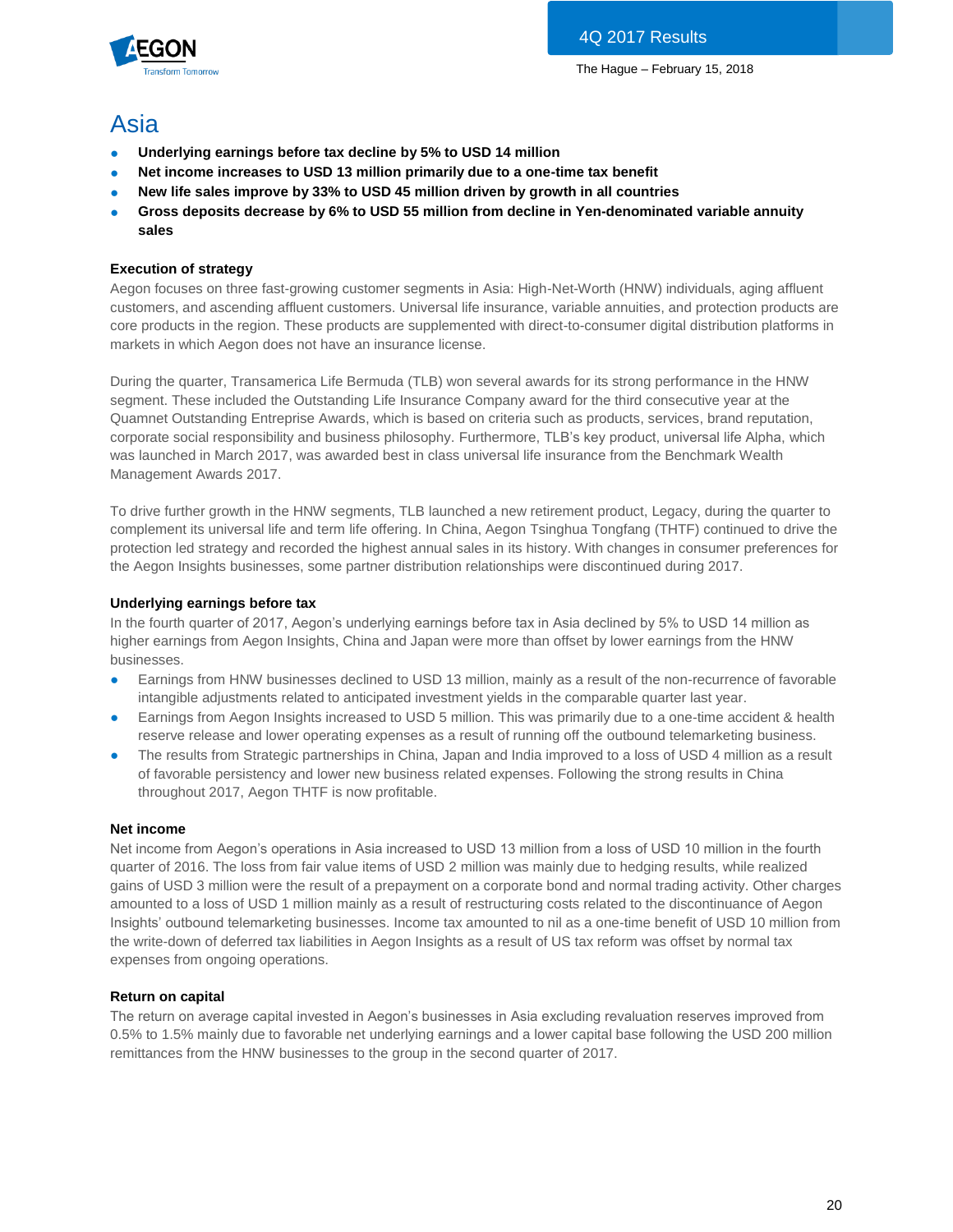

#### **Operating expenses**

Operating expenses increased by 19% to USD 48 million in the fourth quarter. Higher expenses were driven by continued strong sales in China and India during the quarter and a one-time restructuring expense related to the discontinuance of Aegon Insights' outbound telemarketing businesses.

#### **Sales**

New life sales improved strongly to USD 45 million.

- Sales from HNW businesses increased by 25% to USD 30 million due to the launch of a sales campaign.
- Sales from Strategic partnerships increased by 55% to USD 16 million. This significant increase was primarily driven by continued strong sales in China following the successful launch of an enhanced critical illness product and the success of the new direct sales strategy implemented in India earlier in 2017.

New premium production from accident & health insurance declined by USD 2 million to USD 2 million as a result of running off the outbound telemarketing business.

Gross deposits from Strategic partnerships decreased by 6% to USD 55 million. Increased inflows from foreign currency variable annuities were more than offset by lower Japanese Yen-denominated variable annuity sales. The latter was the result of a pricing change in order to maintain profitability by strictly adhering to Aegon's pricing policy. Net deposits decreased by 78% to USD 12 million, which reflects lower gross deposits and higher lapse experience in the Japanese variable annuity business.

#### **Market consistent value of new business**

The market consistent value of new business in Asia nearly quadrupled to USD 18 million. This was mainly driven by higher average interest rates, a more favorable sales mix, and strong sales in the HNW businesses and China.

#### **Revenue-generating investments**

Revenue-generating investments increased by 4% to USD 9.7 billion during the fourth quarter of 2017. This increase was primarily driven by growth of the HNW businesses.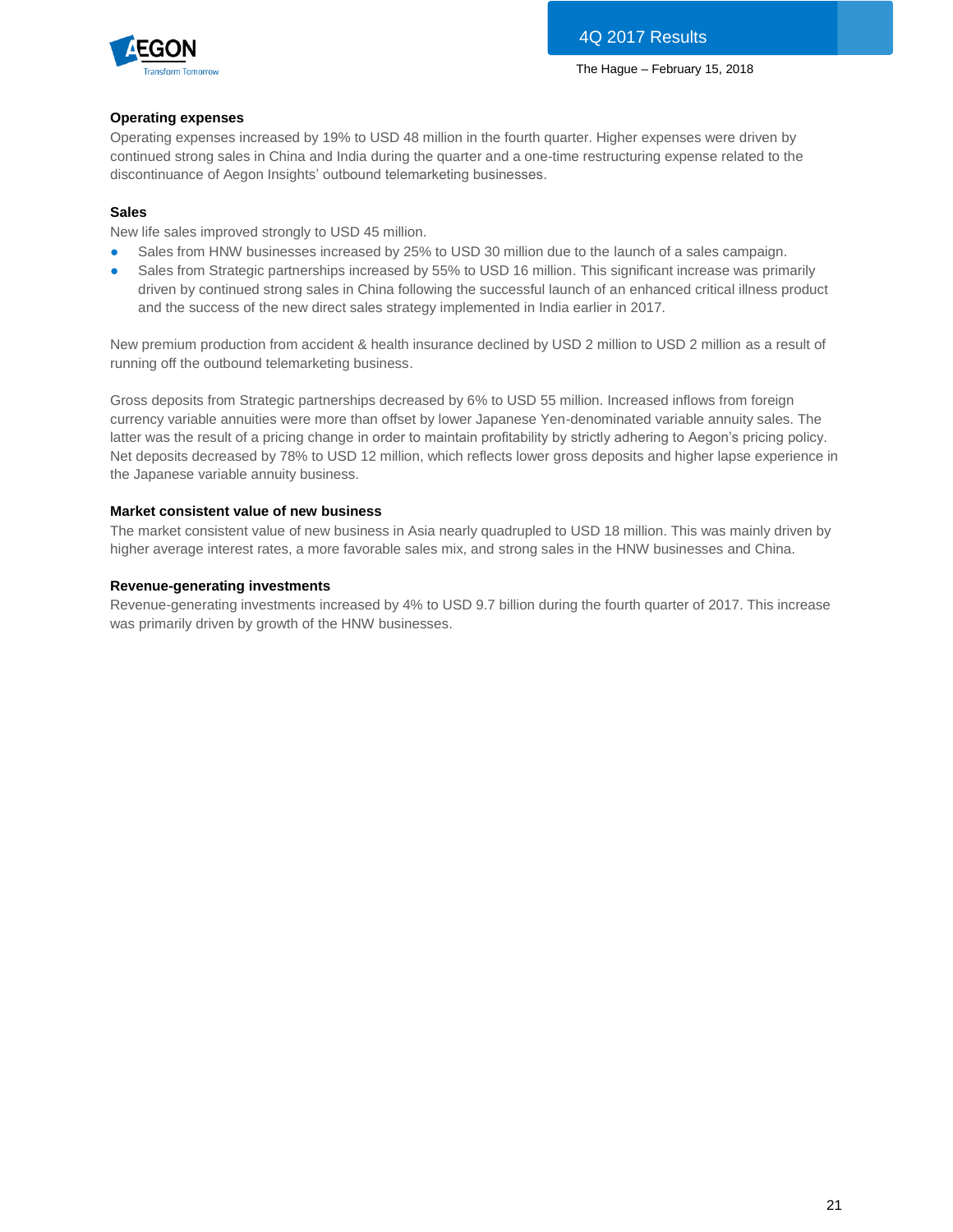

# 4Q 2017 Results

# The Hague – February 15, 2018

| Asia                                                    |       |                          |                          |                   |                          |                     |         |                |                |
|---------------------------------------------------------|-------|--------------------------|--------------------------|-------------------|--------------------------|---------------------|---------|----------------|----------------|
| <b>USD</b> millions                                     | Notes | 40 2017                  | 40 2016                  | $\frac{0}{0}$     | 30 2017                  | $\frac{0}{0}$       | FY 2017 | FY 2016        | $\frac{0}{0}$  |
| Underlying earnings before tax by line of business      |       |                          |                          |                   |                          |                     |         |                |                |
| High net worth businesses                               |       | 13                       | 23                       | (45)              | 19                       | (31)                | 67      | 61             | $\mathfrak{g}$ |
| Aegon Insights                                          |       | 5                        | $\overline{\phantom{a}}$ | n.m.              | 3                        | 34                  | 10      | $\mathbf{1}$   | n.m.           |
| Stategic partnerships                                   |       | (4)                      | (9)                      | 61                | (5)                      | 34                  | (21)    | (39)           | 45             |
| Underlying earnings before tax                          |       | 14                       | 15                       | (5)               | 17                       | (17)                | 55      | 23             | 136            |
| Fair value items                                        |       | (2)                      | (12)                     | 87                | $\mathbf{1}$             | n.m.                | (1)     | (10)           | 95             |
| Realized gains / (losses) on investments                |       | 3                        | $\overline{2}$           | 35                | 3                        | (2)                 | 5       | 9              | (47)           |
| Net impairments                                         |       | (1)                      | $\sim$                   | n.m.              | $\overline{\phantom{a}}$ | n.m.                | (1)     | (1)            | 48             |
| Other income / (charges)                                |       | (1)                      | ٠                        | n.m.              | (21)                     | 96                  | (21)    | (6)            | n.m.           |
| Income before tax                                       |       | 14                       | 5                        | 178               | $\mathbf{1}$             | n.m.                | 38      | 16             | 141            |
| Income tax                                              |       |                          | (15)                     | 98                | (3)                      | 92                  | (32)    | (30)           | (6)            |
| Net income / (loss)                                     |       | 13                       | (10)                     | n.m.              | (2)                      | n.m.                | 6       | (14)           | n.m.           |
| Net underlying earnings                                 |       | 3                        | 1                        | 127               | 8                        | (58)                | 7       | (7)            | n.m.           |
|                                                         |       | 69                       | 65                       | 6                 | 66                       |                     | 257     | 257            |                |
| Commissions and expenses<br>of which operating expenses |       | 48                       | 40                       | $\boldsymbol{19}$ | 44                       | $\overline{4}$<br>8 | 176     | 161            | $\mathfrak{g}$ |
|                                                         |       |                          |                          |                   |                          |                     |         |                |                |
| China                                                   |       | $\overline{\phantom{a}}$ | 3                        | (86)              | $\overline{\phantom{a}}$ | 25                  | 3       | $\overline{7}$ | (57)           |
| Japan                                                   |       | 54                       | 55                       |                   | 64                       | (15)                | 247     | 330            | (25)           |
| <b>Total gross deposits</b>                             |       | 55                       | 58                       | (6)               | 64                       | (14)                | 250     | 337            | (26)           |
| China                                                   |       |                          | 3                        | n.m.              | (1)                      | 84                  |         | 5              | n.m.           |
| Japan                                                   |       | 12                       | 51                       | (77)              | 42                       | (71)                | 146     | 282            | (48)           |
| Total net deposits / (outflows)                         |       | 12                       | 54                       | (78)              | 41                       | (71)                | 146     | 287            | (49)           |
| <b>New life sales</b>                                   | 10    |                          |                          |                   |                          |                     |         |                |                |
| Life single premiums                                    |       | 295                      | 232                      | 27                | 115                      | 157                 | 844     | 907            | (7)            |
| Life recurring premiums annualized                      |       | 16                       | 11                       | 47                | 20                       | (20)                | 86      | 51             | 69             |
| Total recurring plus 1/10 single                        |       | 45                       | 34                       | 33                | 31                       | 44                  | 170     | 142            | 20             |
| High net worth businesses                               |       | 30                       | 24                       | 25                | 13                       | 26                  | 84      | 88             | (4)            |
| Stategic partnerships                                   |       | 16                       | 10                       | 55                | 18                       | (15)                | 86      | 54             | 60             |
| Total recurring plus 1/10 single                        |       | 45                       | 34                       | 33                | 31                       | 44                  | 170     | 142            | 20             |
| New premium production accident and health insurance    |       | $\overline{2}$           | 4                        | (51)              | 3                        | (40)                | 14      | 19             | (27)           |
|                                                         |       |                          |                          |                   |                          |                     |         |                |                |
| <b>Revenue-generating investments</b>                   |       |                          |                          |                   |                          |                     |         |                |                |

|                                             | Dec. 31, | Sep. 30, |               | Dec. 31, |               |
|---------------------------------------------|----------|----------|---------------|----------|---------------|
|                                             | 2017     | 2017     | $\frac{0}{0}$ | 2016     | $\frac{0}{0}$ |
| Revenue-generating investments (total)      | 9.659    | 9,281    |               | 8,503    | 14            |
| Investments general account                 | 6,395    | 6,085    | 5             | 5,620    | 14            |
| Off balance sheet investments third parties | 3,263    | 3,196    |               | 2,883    | $\mathcal{B}$ |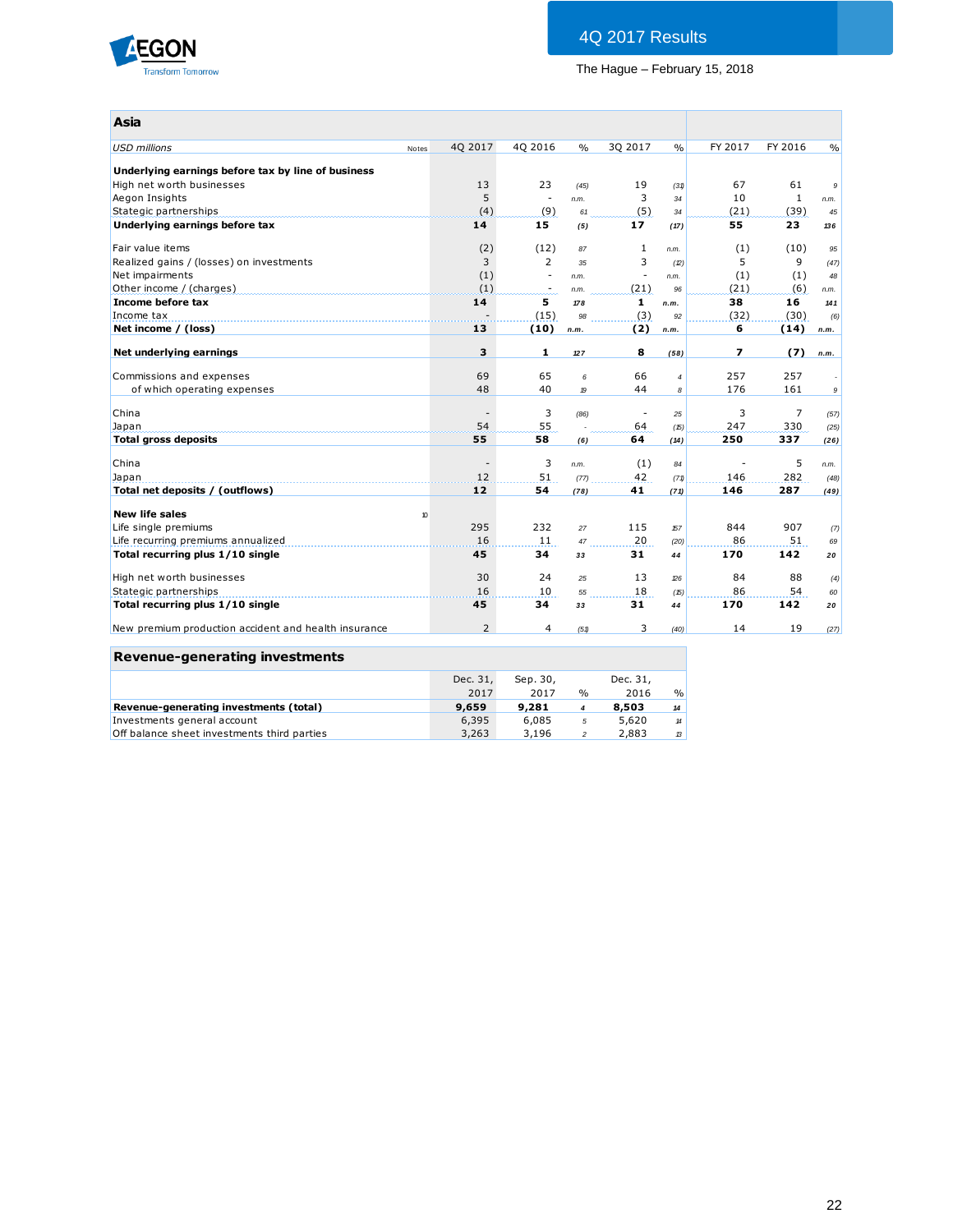

# Asset Management

- **Underlying earnings before tax increase to EUR 37 million mainly due to higher performance fees**
- Net loss amounts to EUR 21 million mainly due to provision for potential settlement
- Other third-party net inflows amount to EUR 0.3 billion driven by inflows in the Netherlands
- Assets under management increase to EUR 318 billion compared with previous quarter as a result of **positive market movements**

### **Execution of strategy**

Aegon aims to achieve strong growth in asset management by leveraging its international capabilities across asset allocation, fixed income, equity, real estate and research. In addition, Aegon Asset Management focuses on developing and distributing strategies from across its locations, deepening its presence in existing markets, and furthering its geographical expansion.

An important part of this growth strategy is the increase in other third-party assets. 2017 was the sixth consecutive year of positive external third-party net inflows. This reflects Aegon Asset Management's competitive performance, together with management's ability to leverage scale and capabilities from the general account and third-party affiliate businesses.

To further support its strategic growth ambitions, Aegon Asset Management announced plans to move ahead with a globally integrated operating model. This includes the integration of the back- and mid-offices and leveraging of activities by creating two regions: the US and Europe, in which the activities of asset management in the Netherlands and in the United Kingdom will be consolidated under a single leadership team. The different brand names by which Aegon Asset Management operates in its European regions will remain. The combined activities in these regions will lead to more efficiencies and further optimize operational agility.

### **Underlying earnings before tax**

Underlying earnings before tax from Aegon Asset Management were up by 5% to EUR 37 million in the fourth quarter of 2017. This increase was a result of higher performance and origination fees, which were partly offset by lower management fees and higher expenses.

- Earnings in the Americas increased to EUR 15 million in the fourth quarter of 2017. Higher performance and origination fees, in addition to expense savings, were partly offset by lower management fees due to Aegon's strategic decision to sell the majority of the remainder of the run-off businesses in the second quarter of 2017.
- Earnings in the Netherlands amounted to EUR 1 million, as higher performance fees were more than offset by EUR 3 million one-time expenses.
- Earnings in the United Kingdom declined from EUR 7 million to EUR 3 million due to the weakening of the British pound and lower management fees, which were partly caused by a contract loss earlier in 2017.
- Earnings from Strategic partnerships doubled to EUR 18 million. This increase was mainly driven by higher performance fees from Aegon's Chinese asset management joint venture Aegon Industrial Fund Management Company (AIFMC), and a higher result from La Banque Postale Asset Management (LBPAM).
- Earnings in Rest of World amounted to nil, as EUR 4 million of performance fees were largely offset by EUR 3 million expenses related to the move to a globally integrated operating model.

#### **Net income**

Net loss from asset management amounted to EUR 21 million, mainly as a result of the aforementioned EUR 40 million provision for the potential settlement with the SEC, recorded in other charges. In addition, EUR 7 million of other charges were related to restructuring charges in the Americas and the Netherlands.

#### **Revenues**

Total revenues increased by 3% to EUR 153 million as a result of higher performance fees. Management fees declined by 11% to EUR 113 million, mainly due to adverse currency movements and net outflows in the first half of 2017 in the Americas and United Kingdom. On a constant currency basis, management fees were down by 8%.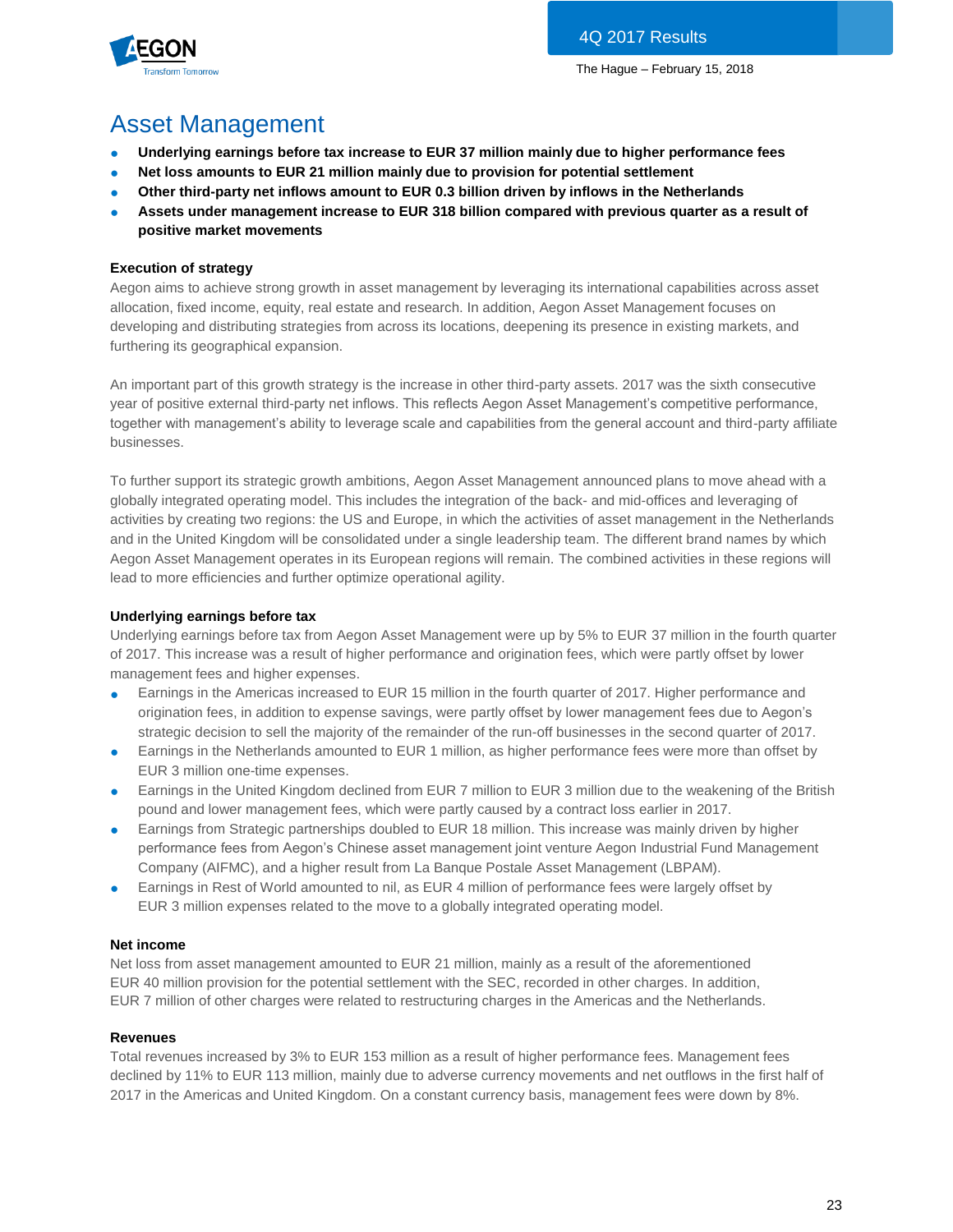

Management fees from other third parties as a percentage of average assets under management from other third parties decreased by 4 basis points to 17 basis points on an annualized basis. Performance fees increased from EUR 7 million to EUR 22 million, mainly driven by higher fees in China and the Netherlands. Other revenues increased by EUR 3 million to EUR 18 million, primarily driven by higher origination fees in the Americas.

#### **Operating expenses**

Operating expenses increased by 7% to EUR 123 million, mainly driven by restructuring charges, higher personnel expenses in China as a result of strong performance, and higher one-time expenses in the Netherlands. This increase was partly offset by lower expenses in the Americas and the United Kingdom, which were driven by continued strong expense control and favorable currency movements. Excluding restructuring charges and one-time expenses, expenses decreased by 4% to EUR 109 million. The cost/income ratio amounted to 80%, as the effect of higher expenses more than offset the increase in income. Annualized operating expenses as a percentage of average assets under management increased to 14 basis points.

#### **Sales**

Gross inflows in other third-party increased by 34% to EUR 13.9 billion in the fourth quarter as a result of higher gross inflows across the regions, especially in Strategic partnerships and the Americas.

Total third-party net outflows this quarter amounted to EUR 0.9 billion, as inflows in other third-party were more than offset by net outflows in third-party affiliates. Third-party affiliates outflows of EUR 1.2 billion were mainly caused by outflows in the United Kingdom.

Other third-party net inflows stood at EUR 0.3 billion. Net inflows of EUR 1.2 billion in the Netherlands were mainly driven by continued strong inflows in the Dutch Mortgage Fund, which grew to 12 billion of assets under management. These inflows were only partly offset by outflows in Strategic partnerships, which were mainly the result of EUR 0.6 billion of outflows from LBPAM. Furthermore, AIFMC reported net outflows of EUR 0.2 billion in anticipation of new regulations for money market funds. Outflows in the Americas and the United Kingdom amounted to EUR 0.2 billion in total.

Strong momentum in the General Pension Fund (APF) market in the Netherlands is evidenced by the win of a new mandate of EUR 1.7 billion in the first months of 2018. This new mandate will significantly increase total assets under management in Aegon's APF, which stood at EUR 2.3 billion at the end of 2017.

#### **Assets under management**

Assets under management were up slightly compared with the previous quarter to EUR 318 billion. This increase was the result of positive market movements, which were partly offset by outflows in the general account and third-party affiliates and adverse currency movements.

#### **Performance<sup>1</sup>**

Investment performance of the most strategically important funds in the Netherlands and the Americas continued to be strong with 100% of the tracked assets outperforming their respective benchmarks over rolling 1, 3 and 5 years. In the United Kingdom, rolling one-year investment performance improved compared with last quarter as 80% of tracked assets are outperforming their respective benchmarks. Longer term performance in the United Kingdom continued to be strong in the commercially important funds with 70% and 80% of the tracked assets outperforming their respective benchmarks over rolling 3 and 5 years.

#### **Return on capital**

The return on average capital invested in Aegon Asset Management in the fourth quarter of 2017 excluding revaluation reserves and defined benefit plan remeasurements increased to 25%. Return on capital of Aegon's businesses excludes the benefit of leverage at the holding.

 $\overline{a}$ *1. Benchmarks differ by product, and include markets, official benchmarks, and tailor-made benchmarks.*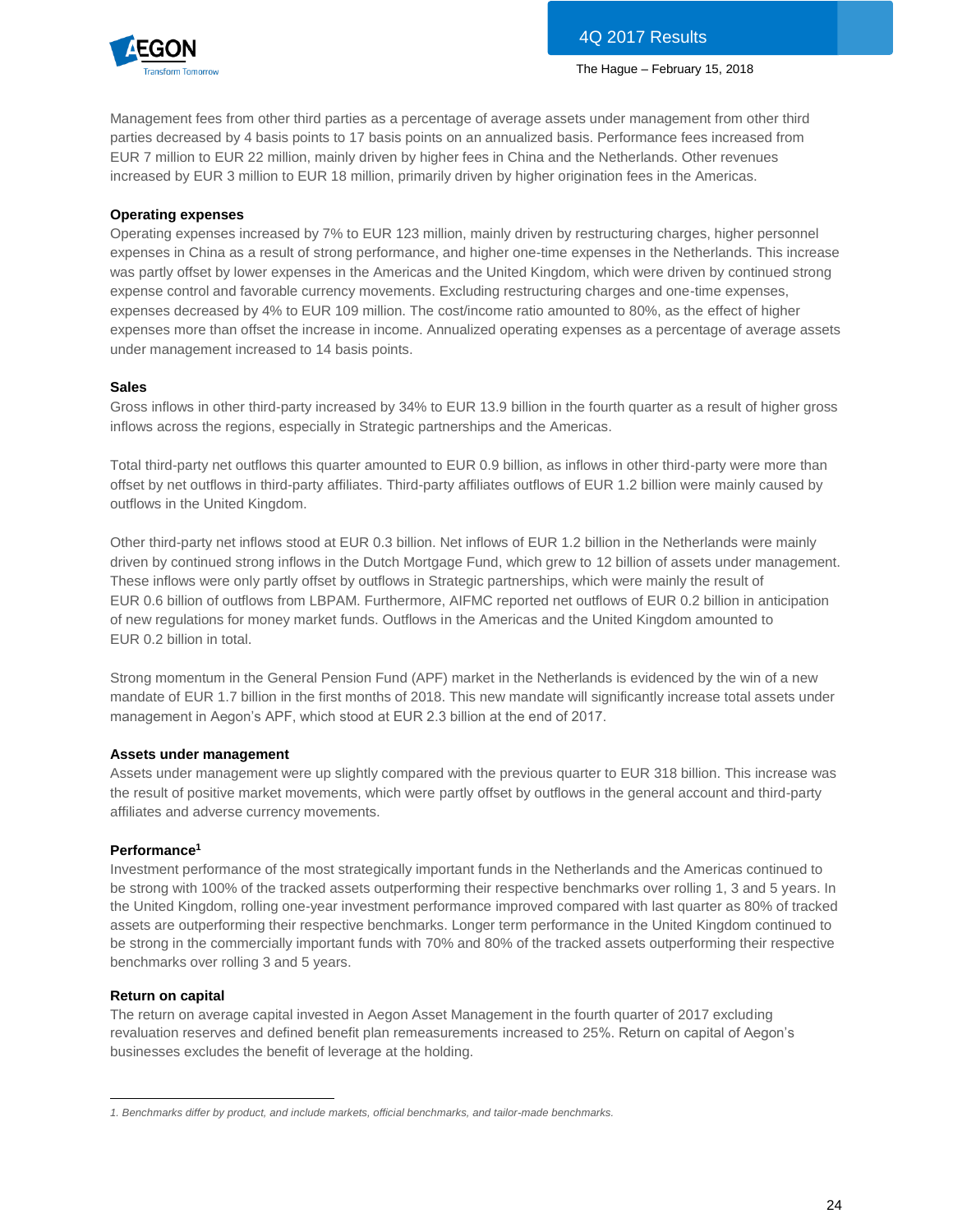

#### **Asset Management**

| <b>Asset Management</b>                  |                |                          |                |                          |               |         |         |                |
|------------------------------------------|----------------|--------------------------|----------------|--------------------------|---------------|---------|---------|----------------|
| <b>EUR</b> millions<br>Notes             | 40 2017        | 40 2016                  | $\frac{0}{0}$  | 30 2017                  | $\frac{0}{0}$ | FY 2017 | FY 2016 | $\frac{0}{0}$  |
| Americas                                 | 15             | 14                       | $\mathcal D$   | 13                       | 18            | 59      | 55      | 6              |
| The Netherlands                          | $\mathbf{1}$   | 5                        | (80)           | 5                        | (78)          | 15      | 14      | 6              |
| United Kingdom                           | 3              | $\overline{7}$           | (61)           | 3                        | (21)          | 16      | 30      | (46)           |
| Rest of World                            | ÷,             | $\overline{a}$           | (5)            | (3)                      | 82            | (7)     | (4)     | (84)           |
| Strategic partnerships                   | 18             | 9                        | 96             | 12                       | 55            | 53      | 54      | (1)            |
| Underlying earnings before tax           | 37             | 35                       | 5              | 30                       | 21            | 136     | 149     | (9)            |
| Realized gains / (losses) on investments |                | $\overline{\phantom{a}}$ | (61)           | 1                        | (92)          | 3       | 3       | 6              |
| Net impairments                          | $\blacksquare$ | (5)                      | n.m.           | $\overline{\phantom{a}}$ | n.m.          |         | (5)     | n.m.           |
| Other income / (charges)                 | (47)           | (1)                      | n.m.           | (1)                      | n.m.          | (49)    | (2)     | n.m.           |
| Income before tax                        | (10)           | 28                       | n.m.           | 30                       | n.m.          | 90      | 145     | (38)           |
| Income tax                               | (11)           | (10)                     | (5)            | (10)                     | (6)           | (42)    | (48)    | 11             |
| Net income / (loss)                      | (21)           | 18                       | n.m.           | 20                       | n.m.          | 48      | 97      | (51)           |
| Net underlying earnings                  | 26             | 22                       | 18             | 20                       | 32            | 94      | 99      | (5)            |
| <b>Revenues</b>                          |                |                          |                |                          |               |         |         |                |
| Management fees                          | 113            | 127                      | (11)           | 118                      | (4)           | 473     | 503     | (6)            |
| Performance fees                         | 22             | $\overline{7}$           | n.m.           | 6                        | n.m.          | 36      | 34      | $\overline{4}$ |
| Other                                    | 18             | 15                       | 21             | 14                       | 34            | 67      | 63      | $\overline{7}$ |
| Total revenue *                          | 153            | 149                      | 3              | 137                      | $12\,$        | 576     | 601     | (4)            |
| General account                          | 37             | 43                       | (14)           | 37                       |               | 158     | 167     | (5)            |
| Third-party                              | 116            | 106                      | 10             | 100                      | 16            | 417     | 434     | (4)            |
| Of which affiliates                      | 25             | 28                       | (D)            | 23                       | 8             | 98      | 111     | (2)            |
| Of which other third-party               | 91             | 78                       | $\mathcal{L}$  | 77                       | 19            | 319     | 323     | (1)            |
| Total revenue *                          | 153            | 149                      | 3              | 137                      | 12            | 576     | 601     | (4)            |
| <b>Operating Expenses</b>                | 123            | 115                      | $\overline{7}$ | 104                      | $17$          | 444     | 451     | (2)            |
| Cost / income ratio                      | 80.1%          | 77.1%                    | $\overline{4}$ | 76.3%                    | 5             | 77.1%   | 75.1%   | 3              |
| Gross flows other third-party            |                |                          |                |                          |               |         |         |                |
| Americas                                 | 2,937          | 1,320                    | 23             | 2,858                    | 3             | 10,567  | 4,536   | 133            |
| The Netherlands                          | 1,386          | 812                      | 71             | 2,945                    | (53)          | 5,936   | 4,656   | 27             |
| United Kingdom                           | 956            | 847                      | $\mathcal{B}$  | 859                      | $11$          | 4,482   | 4,831   | (7)            |
| Rest of World **                         | 78             | (16)                     | n.m.           | 28                       | 180           | 127     | (317)   | n.m.           |
| Strategic partnerships                   | 8,505          | 7,364                    | 16             | 16,281                   | (48)          | 40,220  | 32,660  | 23             |
| Gross flows other third-party            | 13,863         | 10,326                   | 34             | 22,971                   | (40)          | 61,332  | 46,366  | 32             |
| Net flows other third-party              |                |                          |                |                          |               |         |         |                |
| Americas                                 | (77)           | (220)                    | 65             | 53                       | n.m.          | 1,913   | 499     | n.m.           |
| The Netherlands                          | 1,151          | 352                      | n.m.           | 2,558                    | (55)          | 3,256   | 3,669   | (11)           |
| United Kingdom                           | (93)           | (323)                    | 71             | (572)                    | 84            | (6,770) | (865)   | n.m.           |
| Rest of World **                         | 63             | 43                       | 49             | 25                       | 153           | 167     | 62      | 170            |
| Strategic partnerships                   | (729)          | (1, 554)                 | 53             | 8,301                    | n.m.          | 8,345   | (402)   | n.m.           |
| Net flows other third-party              | 316            | (1,702)                  | n.m.           | 10,365                   | (97)          | 6,913   | 2,964   | 133            |

\* Net fees and commissions

\*\* Rest of world include intragoup eliminations from internal sub-advised agreements.

| Assets under management       |          |          |                          |          |                |
|-------------------------------|----------|----------|--------------------------|----------|----------------|
|                               | Dec. 31, | Sep. 30, |                          | Dec. 31, |                |
|                               | 2017     | 2017     | $\%$                     | 2016     | $\%$           |
| Americas                      | 104,550  | 106,903  | (2)                      | 124,993  | (16)           |
| The Netherlands               | 90,640   | 87,233   | 4                        | 88,982   | $\overline{c}$ |
| United Kingdom                | 49,759   | 49,841   | ×,                       | 57,783   | (14)           |
| Rest of World                 | 2,771    | 2.732    | $\mathbf{1}$             | 2,523    | $\pmb v$       |
| Strategic partnerships        | 70,357   | 70,125   |                          | 57,345   | 23             |
| Total assets under management | 318,078  | 316,833  | $\overline{\phantom{0}}$ | 331,627  | (4)            |
| General account *             | 107,224  | 108,420  | (1)                      | 128,111  | (16)           |
| Third-party                   | 210,854  | 208,413  |                          | 203,515  | $\overline{4}$ |
| Of which affiliates *         | 66,931   | 67,107   |                          | 72,626   | (8)            |
| Of which other third-party ** | 143,923  | 141,306  | $\mathfrak{p}$           | 130.889  | $\pmb v$       |

\* Please note that the numbers provided in this line are also included in other primary segments.

\*\* Includes pooled fund sales that are recognized on the balance sheet of Aegon UK.

These assets are eliminated in our consolidated revenue generating investments.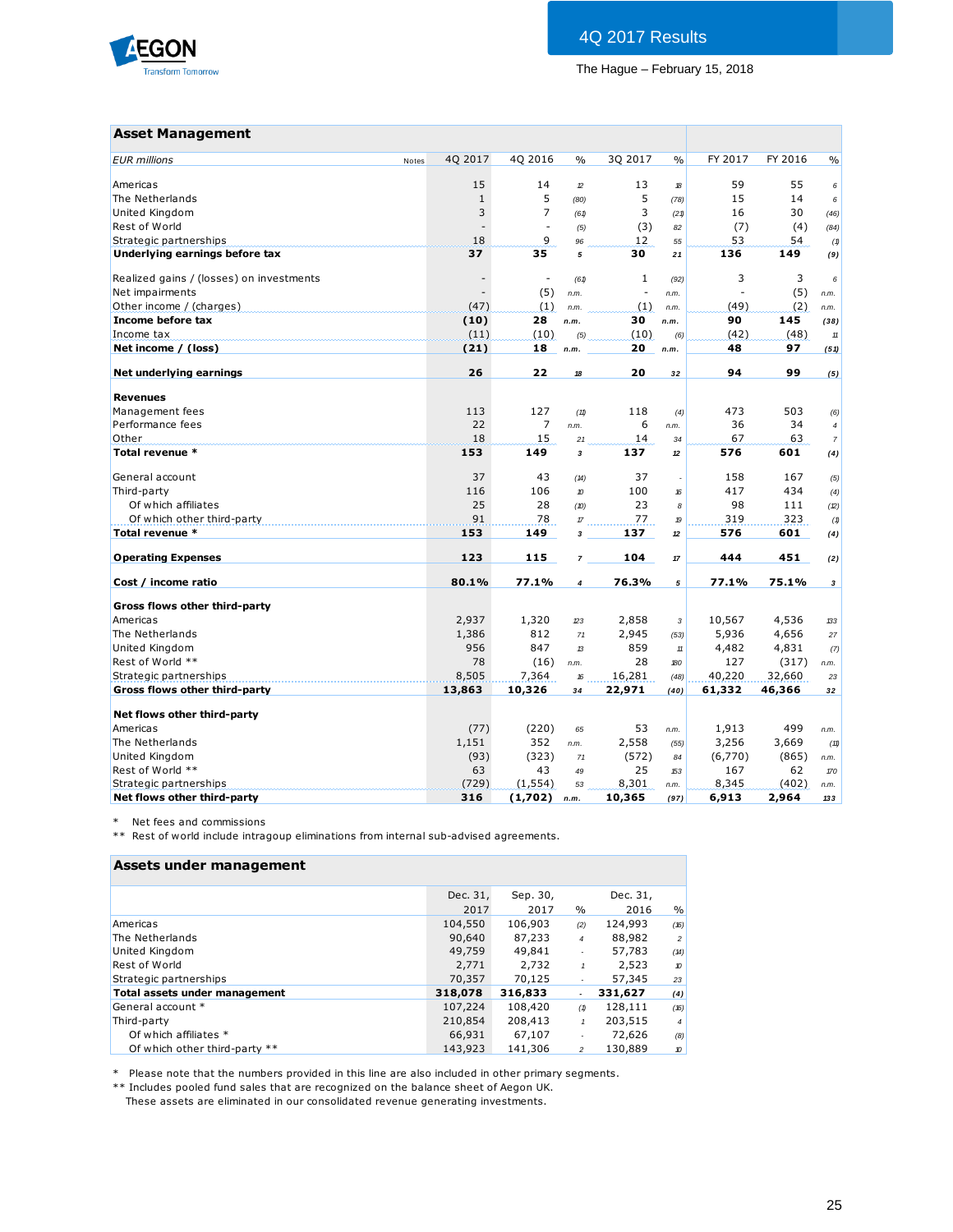

| Market consistent value of new business |         |         |               |                       |               |               |              |               |
|-----------------------------------------|---------|---------|---------------|-----------------------|---------------|---------------|--------------|---------------|
|                                         |         |         | <b>MCVNB</b>  |                       |               |               | <b>MCVNB</b> |               |
| EUR millions, after tax                 | 40 2017 | 40 2016 | $\frac{0}{0}$ | 30 2017               | $\frac{0}{0}$ | FY 2017       | FY 2016      | $\frac{0}{0}$ |
|                                         |         |         |               |                       |               |               |              |               |
| Americas                                | 74      | 84      | (11)          | 82                    | (9)           | 355           | 282          | 26            |
| Europe                                  | 40      | 30      | 32            | 28                    | 44            | 136           | 140          | (3)           |
| Asia                                    | 15      |         | n.m.          | --------------------- | 34            | 67<br>------- |              | n.m.          |
| Total                                   | 130     | 118     | 10            | 121                   |               | 558           | 420          | 33            |
|                                         |         |         |               |                       |               |               |              |               |

| Modeled new business: APE |       |         |         |                            |         |               |         |                         |               |
|---------------------------|-------|---------|---------|----------------------------|---------|---------------|---------|-------------------------|---------------|
|                           |       |         |         | <b>Premium business</b>    |         |               |         | <b>Premium business</b> |               |
|                           |       |         |         | <b>APE</b>                 |         |               |         | <b>APE</b>              |               |
| <b>EUR</b> millions       | Notes | 40 2017 | 40 2016 | $\%$                       | 30 2017 | $\frac{0}{0}$ | FY 2017 | FY 2016                 | $\frac{0}{0}$ |
|                           |       |         |         |                            |         |               |         |                         |               |
| Americas                  |       | 235     | 311     | (24)                       | 260     | (D)           | 1.170   | 1,328                   | (2)           |
| Europe                    |       | 358     | 352     | $\mathcal{P}$              | 285     | 25            | 1.422   | 1,242                   | 14            |
| Asia                      |       | 40      | 35      | $\boldsymbol{\mathcal{A}}$ | 29      | 39            | 164     | 146                     | 12            |
| Total                     |       | 633     | 698     | (9)                        | 574     | 10            | 2,755   | 2,716                   |               |

| Modeled new business: Deposits |       |         |         |                         |         |               |         |                         |               |
|--------------------------------|-------|---------|---------|-------------------------|---------|---------------|---------|-------------------------|---------------|
|                                |       |         |         | <b>Deposit business</b> |         |               |         | <b>Deposit business</b> |               |
|                                |       |         |         | <b>Deposits</b>         |         |               |         | <b>Deposits</b>         |               |
| <b>EUR</b> millions            | Notes | 40 2017 | 40 2016 | $\%$                    | 30 2017 | $\frac{0}{0}$ | FY 2017 | FY 2016                 | $\frac{0}{0}$ |
|                                |       |         |         |                         |         |               |         |                         |               |
| Americas                       |       | 3,387   | 4,493   | (25)                    | 4,859   | (30)          | 17,240  | 18,952                  | (9)           |
| Europe                         |       | 32      | 83      | (61)                    | 29      | $\mathcal{B}$ | 141     | 285                     | (51)          |
| Asia                           |       | 46      | 55      | (16)                    | 54      | (5)           | 222     | 305                     | (27)          |
| <b>Total</b>                   |       | 3,465   | 4,631   | (25)                    | 4,941   | (30)          | 17,602  | 19,542                  | (10)          |

| <b>MCVNB/PVNBP summary</b> |       |              |                         |                        |                      |                |              |                        |                       |
|----------------------------|-------|--------------|-------------------------|------------------------|----------------------|----------------|--------------|------------------------|-----------------------|
|                            |       |              | <b>Premium business</b> |                        |                      | Premium        |              |                        |                       |
|                            |       | <b>MCVNB</b> | <b>PVNBP</b>            | MCVNB/<br><b>PVNBP</b> | MCVNB/<br><b>APE</b> | <b>MCVNB</b>   | <b>PVNBP</b> | MCVNB/<br><b>PVNBP</b> | <b>MCVNB</b><br>/ APE |
| <b>EUR</b> millions        | Notes | 40 2017      |                         | $\frac{0}{0}$          | $\%$                 | FY 2017        | FY 2016      | $\frac{0}{0}$          | $\frac{0}{0}$         |
|                            | 8     |              |                         |                        |                      |                |              |                        |                       |
| Americas                   |       | 55           | 1,113                   | 4.9                    | 23.4                 | 267            | 5.345        | 5.0                    | 22.8                  |
| Europe                     |       | 40           | 3,755                   | 1.1                    | 11.2                 | 133            | 14,182       | 0.9                    | 9.4                   |
| Asia                       |       | 14           | 350                     | 4.0                    | 35.2                 | 63             | 1,321        | 4.8                    | 38.4                  |
| <b>Total</b>               |       | 109          | 5,218                   | 2.1                    | 17.2                 | 463            | 20,849       | 2.2                    | 16.8                  |
|                            |       |              | <b>Deposit business</b> |                        |                      | <b>Deposit</b> |              |                        |                       |
|                            |       |              |                         | MCMBD                  | MCMBD                |                |              | MCMBD                  | MCMBD                 |

|                     |       |              | <b>Deposit business</b> |                        |                    |
|---------------------|-------|--------------|-------------------------|------------------------|--------------------|
|                     |       | <b>MCVNB</b> | <b>PVNBP</b>            | MCVNB/<br><b>PVNBP</b> | MCVNB/<br>Deposits |
| <b>EUR</b> millions | Notes | 40 2017      |                         | $\frac{0}{0}$          | $\frac{0}{0}$      |
|                     | 8     |              |                         |                        |                    |
| Americas            |       | 20           | 5,277                   | 0.4                    | 0.6                |
| Europe              |       | $\sim$       | 457                     | 0.1                    | 1.0                |
| Asia                |       |              | 46                      | 2.8                    | 2.8                |
| <b>Total</b>        |       | 21           | 5,781                   | 0.4                    | 0.6                |

|                      | Premium          |                          |                        |                       |
|----------------------|------------------|--------------------------|------------------------|-----------------------|
| CVNB/<br>APE         | <b>MCVNB</b>     | <b>PVNBP</b>             | MCVNB/<br><b>PVNBP</b> | <b>MCVNB</b><br>/ APE |
| $\frac{0}{0}$        | FY 2017          | FY 2016                  | $\frac{0}{0}$          | $\%$                  |
| 23.4<br>11.2<br>35.2 | 267<br>133<br>63 | 5,345<br>14,182<br>1,321 | 5.0<br>0.9<br>4.8      | 22.8<br>9.4<br>38.4   |
| 17.2                 | 463              | 20,849                   | 2.2                    | 16.8                  |

|                    | <b>Deposit</b>            |                        |                        |                    |
|--------------------|---------------------------|------------------------|------------------------|--------------------|
| MCVNB/<br>Deposits | <b>MCVNB</b>              | <b>PVNBP</b>           | MCVNB/<br><b>PVNBP</b> | MCVNB/<br>Deposits |
| $\frac{0}{0}$      | FY 2017                   | FY 2016                | $\frac{0}{0}$          | $\frac{0}{0}$      |
| 0.6<br>1.0<br>2.8  | 88<br>$\overline{2}$<br>4 | 25,782<br>1,110<br>222 | 0.3<br>0.2<br>1.9      | 0.5<br>1.7<br>1.9  |
| 0.6                | 95                        | 27,113                 | 0.3                    | 0.5                |

#### **Currencies**

Income statement items: average rate 1 EUR = USD 1.1291 (2016: USD 1.1069). Income statement items: average rate 1 EUR = GBP 0.8758 (2016: GBP 0.8187). Balance sheet items: closing rate 1 EUR = USD 1.2008 (2016: USD 1.0548). Balance sheet items: closing rate 1 EUR = GBP 0.8877 (2016: GBP 0.8536).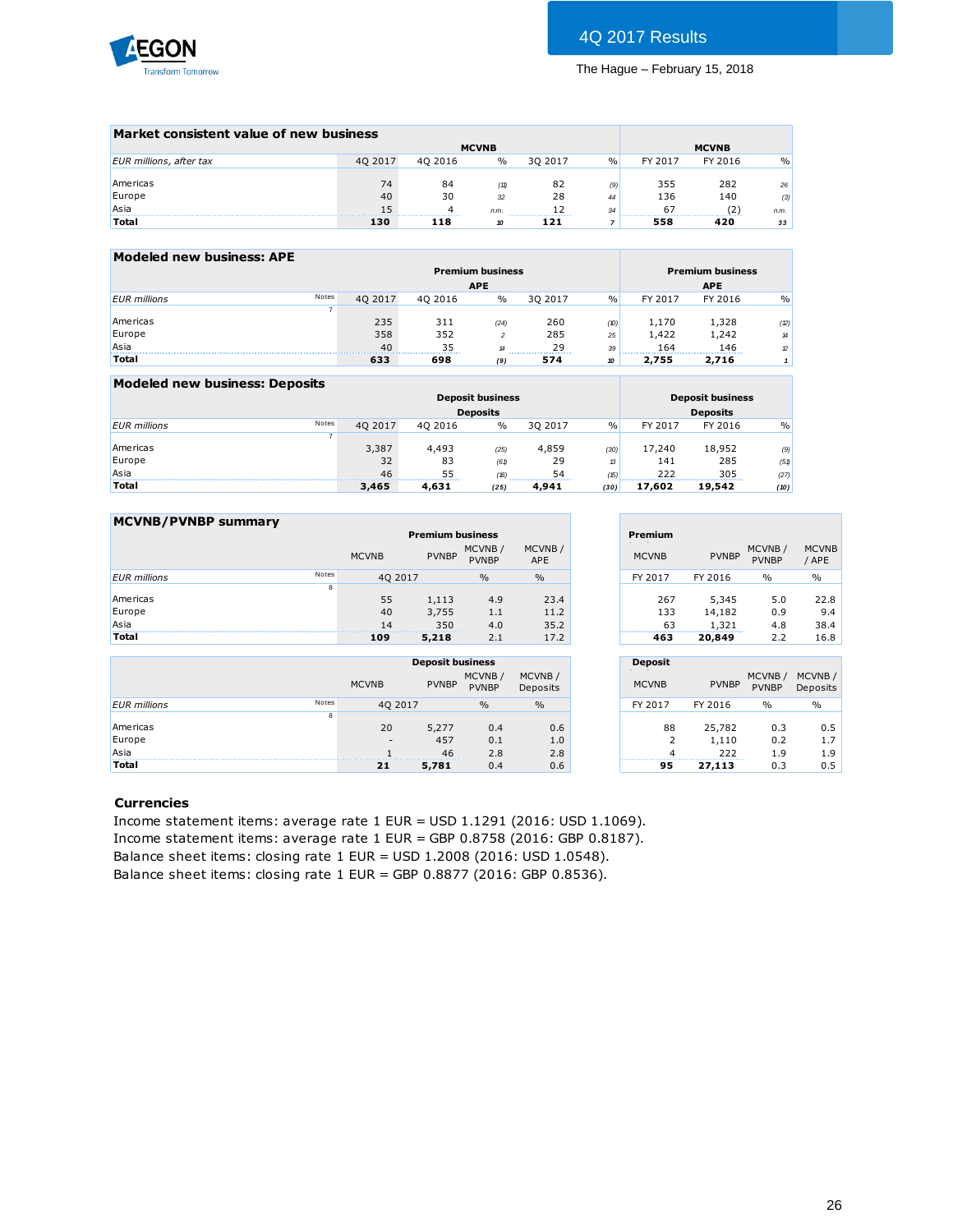

# Additional information

# **Presentation**

The conference call presentation is available on [aegon.com](http://www.aegon.com/results) as of 7.30 a.m. CET.

# **Supplements**

Aegon's 4Q 2017 Financial Supplement and Condensed Consolidated Interim Financial Statements are available on **aegon.com**.

# **Conference call including Q&A**

9:00 a.m. CET

Audio webcast on [aegon.com](http://www.aegon.com/results)

# **Dial-in numbers**

United States: +1 720 543 0214 United Kingdom: +44 330 336 9105 The Netherlands: +31 20 721 9251

Passcode: 7829075

Two hours after the conference call, a replay will be available on [aegon.com.](http://www.aegon.com/results)

# **Publication dates 2018 results**

First half year 2018 – August 16, 2018 Second half year 2018 – February 14, 2019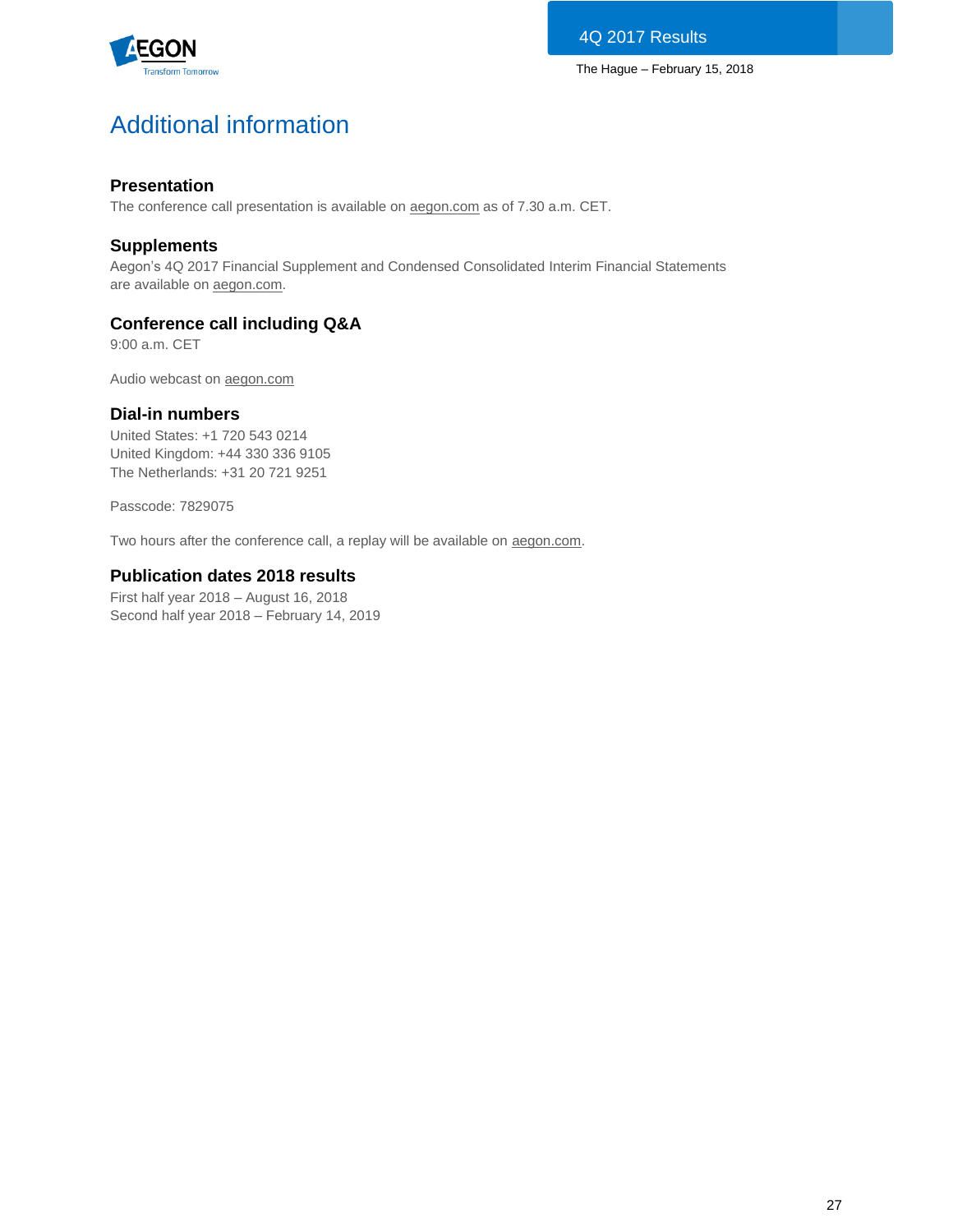

#### **Notes:**

1) For segment reporting purposes underlying earnings before tax, net underlying earnings, commissions and expenses, operating expenses, income tax (including joint ventures (jv's) and associated companies), income before tax (including jv's and associated **es:**<br>For segment reporting purposes underlying earnings before tax, net underlying earnings, commissions and expenses, operating<br>expenses, income tax (including joint ventures (jv's) and associated companies), income befo expenses of Aegon's joint ventures and Aegon's associates. Aegon believes that these non-IFRS measures provide meaningful information about the underlying results of Aegon's business, including insight into the financial measures that Aegon's senior management uses in managing the business. Among other things, Aegon's senior management is compensated based in part on Aegon's results against targets using the non-IFRS measures presented here. While other insurers in Aegon's peer group present substantially similar non-IFRS measures, the non-IFRS measures presented in this document may nevertheless differ from the non-IFRS measures presented by other insurers. There is no standardized meaning to these measures under IFRS or any other recognized set of accounting standards. Readers are cautioned to consider carefully the different ways in which Aegon and its peers present similar information before comparing them.

Aegon believes the non-IFRS measures shown herein, when read together with Aegon's reported IFRS financial statements, provide meaningful supplemental information for the investing public to evaluate Aegon's business after eliminating the impact of current IFRS accounting policies for financial instruments and insurance contracts, which embed a number of accounting policy alternatives that companies may select in presenting their results (i.e. companies can use different local GAAPs to measure the insurance contract liability) and that can make the comparability from period to period difficult.

For a definition of underlying earnings and the reconciliation from underlying earnings before tax to income before tax, being the most comparable IFRS measure, reference is made to Note 3 "Segment information" of Aegon's condensed consolidated interim financial statements.

Aegon segment reporting is based on the businesses as presented in internal reports that are regularly reviewed by the Executive Board which is regarded as the chief operating decision maker. For Europe, the underlying businesses (the Netherlands, United Kingdom including VA Europe, Central & Eastern Europe and Spain & Portugal) are separate operating segments which under IFRS 8 cannot be aggregated, therefore further details will be provided for these operating segments in the Europe section. statements.<br>Aegon segment reporting is based on the businesses as presented in internal reports that are regularly reviewed by the Executive<br>Board which is regarded as the chief operating decision maker. For Europe, the un Aegon segment reporting is based on the businesses as presented ir<br>Board which is regarded as the chief operating decision maker. For Ekingdom including VA Europe, Central & Eastern Europe and Spain & l<br>Cannot be aggregate Board which is regarded as the chief operating decision maker. For Europe, the underlying businesses (the Netherlands, United<br>Kingdom including VA Europe, Central & Eastern Europe and Spain & Portugal) are separate operati

- 2)
- 3) Kingdom including VA Europe, Central & Eastern Europe and Spain & Portugal) are separate operating segments which under IFRS 8<br>cannot be aggregated, therefore further details will be provided for these operating segments i investment returns expected to be earned in the future in excess of risk free rates (swap curves), with the exception of an allowance for liquidity premium. The Swap curve is extrapolated beyond the last liquid point to an ultimate forward rate. The market consistent accident and health plus new premium production general insurance.<br>The present value, at point of sale, of all cashflows for new business written during the reporting period, calculated using approxima<br>point of sale econom value margin for non-hedgeable non-financial risks and the costs of non-hedgeable stranded capital. value of new business is calculated on a post tax basis, after allowing for the time value financial options and quarentees, a market
- 4) Return on equity is a ratio calculated by dividing the net underlying earnings after cost of leverage, by the average shareholders'<br>equity excluding the revaluation reserve, cash flow hedge reserve and remeasurement to the
- 5) Included in other income/(charges) are income/charges made to policyholders with respect to income tax in the United Kingdom.
- 6) Includes production on investment contracts without a discretionary participation feature of which the proceeds are not recognized as revenues but are directly added to Aegon's investment contract liabilities for UK.
- 7)  $APE = recurring$  premium + 1/10 single premium.
- 8) equity excluding the revaluation reserve, cash how hedge reserve and remeasurement to the delined benefit plans.<br>Included in other income/(charges) are income/charges made to policyholders with respect to income tax in the projected using assumptions and projection periods that are consistent with those used to calculate the market consistent value of PVNBP: Present value of new business premiums (PVNBP) is the premiums for the new business sold during the reporting period, projected using assumptions and projection periods that are consistent with those used to calcula extrapolated beyond the last liquid point to an ultimate forward rate.
- 9) Reconciliation of operating expenses, used for segment reporting, to Aegon's IFRS based operating expenses.

|                                                   | 40 2017 | FY 2017 |
|---------------------------------------------------|---------|---------|
| Employee expenses                                 | 555     | 2,234   |
| Administrative expenses                           | 370     | 1,424   |
| Operating expenses for IFRS reporting             | 925     | 3,658   |
| Operating expenses related to jv's and associates | 59      | 219     |
| Operating expenses in earnings release            | 984     | 3,878   |

- 10) on a proportionate basis.
- <sup>11a)</sup> Capital Generation reflects the sum of the return on free surplus, earnings on in-force business, release of required surplus on in-force **Operating expenses in earnings release**<br> **984 3,878**<br>
New life sales, gross deposits and net deposits data include results from Aegon's joint ventures and Aegon's associates consolidated<br>
on a proportionate basis.<br>
Capita generated in a local operating unit measured as the change in the local binding capital metric (according to Aegon's Capital Policy) for<br>that period and after investments in new business. Capital Generation is a non-IFRS f New life sales, gross deposits and net deposits data include results from Aegon's joint ventures and Aegon's associates consolidate<br>on a proportionate basis.<br>Capital Generation reflects the sum of the return on free surplu on a proportionate basis.<br>Capital Generation reflects the sum of the return on free surplus, earnings on in-force business, release of required surplus on in-force<br>business reduced by new business first year strain and req Generation provides meaningful information to investors regarding capital generated on a net basis by Aegon's operating subsidiaries that may be available at the holding company. Because elements of Capital Generation are calculated in accordance with local solvency requirements rather than in accordance with any recognized body of accounting principles, there is no IFRS financial measure that is directly comparable to Capital Generation.
- <sup>11b)</sup> The calculation of the Solvency II capital surplus and ratio are based on Solvency II requirements. For insurance entities in Solvency II equivalent regimes (United States, Bermuda and Brazil) local regulatory solvency measurements are used. Specifically, required capital for the regulated entities in the US is calculated as one and a half times (150%) the upper end of the Company Action Level range (200% of Authorized Control Level) as applied by the National Association of Insurance Commissioners in the US, while the own funds is calculated by applying a haircut to available capital under the local regulatory solvency measurement of one time (100%) the upper end of the Company Action Level range. For entities in financial sectors other than the insurance sector, the solvency requirements of the appropriate regulatory framework are taken into account in the group ratio. The group ratio does not include Aegon Bank N.V. As the UK With-Profit funds is ring fenced, no surplus is taken into account regarding the UK With-Profit funds for Aegon UK and Group numbers. First colulated by applying a haircut to available capital under the local regulatory solvency measurement of one time (100%) the upper<br>end of the Company Action Level range. For entities in financial sectors other than th

12)

- 13) The results in this release are unaudited.
- $14)$  As from 2017 the Cofunds business in the UK is included in this line as well.